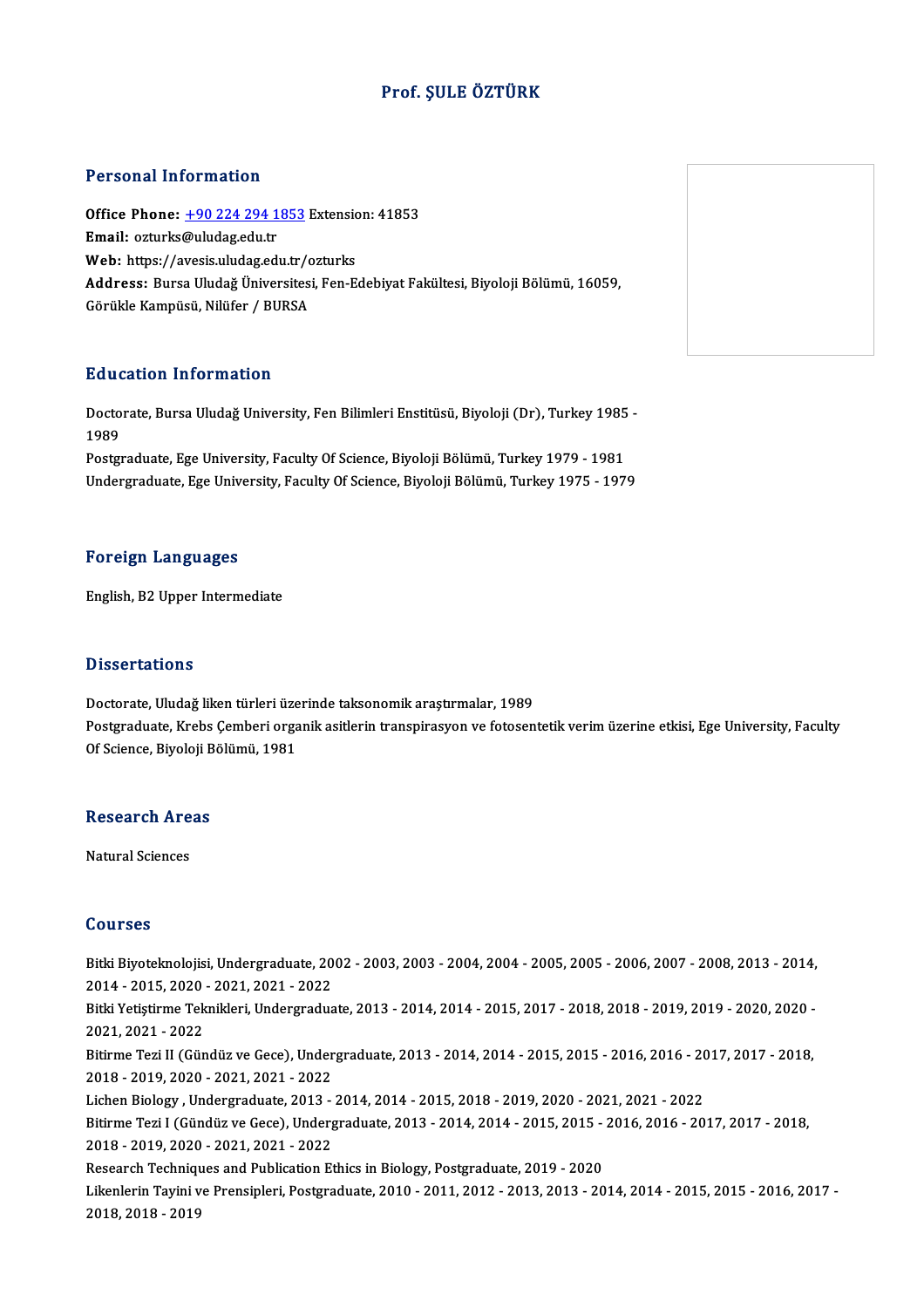Plant Physiology, Associate Degree, 2017 - 2018, 2018 - 2019

Likenoloji,Postgraduate,2008 -2009,2010 -2011,2013 -2014,2015 -2016,2016 -2017,2017 -2018,2018 -2019 Plant Physiology, Associate Degree, 2017 - 2018, 2018 - 2019<br>Likenoloji, Postgraduate, 2008 - 2009, 2010 - 2011, 2013 - 2014, 2015 - 2016, 2016 - 2017, 2017 - 2018, 2018 - 2019<br>Laboratory of Plant Physiology , Undergraduat Likenoloji, Postgraduate, 2008 - 2009, 2010 - 2011, 2013 - 2014, 2015 - 2016, 2016 - 2017, 2017 - 2018, 2018 - 2019<br>Laboratory of Plant Physiology , Undergraduate, 2003 - 2004, 2004 - 2005, 2005 - 2006, 2006 - 2007, 2008 -Labor<br>- 2010<br>2019<br>Eigyel Fiz010, 2010 - 2011, 2011 - 2012, 2012 - 2013, 2013 - 2014, 2014 - 2015, 2015 - 2016, 2016 - 2017, 2017 - 2018, 2018<br>2019

Liken Fizyolojisi, Doctorate, 2009 - 2010, 2010 - 2011, 2012 - 2013<br>Special Teaching Methods, Undergraduate, 2009 - 2010, 2010 - 2011, 2011 - 2012 Fizyoloji I (Bilecik Şeyh Edebali Üniv. Fen-Edebiyat Fakültesi), Undergraduate, 2017 - 2018 Liken Fizyolojisi, Doctorate, 2009 - 2010, 2010 - 2011, 2012 - 2013<br>Special Teaching Methods, Undergraduate, 2009 - 2010, 2010 - 2011, 2<br>Likenlerdeki Sekonder Metabolitlerin Kimyası, Doctorate, 2010 - 2011<br>Biyoindikatër Ol Special Teaching Methods, Undergraduate, 2009 - 2010, 2010 - 2011<br>Likenlerdeki Sekonder Metabolitlerin Kimyası, Doctorate, 2010 - 201<br>Biyoindikatör Olarak Likenler, Doctorate, 2009 - 2010, 2010 - 2011<br>Coneral Biology, Unde Likenlerdeki Sekonder Metabolitlerin Kimyası, Doctorate, 20<br>Biyoindikatör Olarak Likenler, Doctorate, 2009 - 2010, 2010<br>General Biology, Undergraduate, 2000 - 2001, 2001 - 2002 General Biology, Undergraduate, 2000 - 2001, 2001 - 2002<br>Advising Theses

Advising Theses<br>Öztürk Ş., Mezitler (Bursa) ve Çevresinde Gelişen Likenler Üzerinde Taksonomik İncelemeler, Postgraduate,<br>M.DEMİR(Student), 2022 Mavising Theses<br>Öztürk Ş., Mezitler (Bursa)<br>M.DEMİR(Student), 2022<br>Öztürk S., Tavanamis inves Öztürk Ş., Mezitler (Bursa) ve Çevresinde Gelişen Likenler Üzerinde Taksonomik İncelemeler, Postgraduate,<br>M.DEMİR(Student), 2022<br>Öztürk Ş., Taxonomic investigations on lichens growing in the flooded forest Karacabey (Bursa

M.DEMİR(Student), 2022<br>Öztürk Ş., Taxonomic investigations on lic<br>Postgraduate, F.AKYİĞİT(Student), 2020<br>Öztürk S., Evemination in terme of shlane Öztürk Ş., Taxonomic investigations on lichens growing in the flooded forest Karacabey (Bursa) and its surrounding,<br>Postgraduate, F.AKYİĞİT(Student), 2020<br>Öztürk Ş., Examination in terms of chlorophyll content and anatomic

Postgraduate, F.AKYİĞİT(Student), 2020<br>Öztürk Ş., Examination in terms of chlorophyll content and<br>different localities, Postgraduate, V.EBRU(Student), 2018<br>Öztürk S., The taxonomical investigations on lichans of Bu Öztürk Ş., Examination in terms of chlorophyll content and anatomical characteristics of lichen species collected from<br>different localities, Postgraduate, V.EBRU(Student), 2018<br>Öztürk Ş., The taxonomical investigations on

different localities, Postgraduate, V.EBRU(Student), 2018<br>Öztürk Ş., The taxonomical investigations on lichens of Buyukorhan, Harmancik, Keles and Orhaneli districts in Bursa<br>province, Postgraduate, Ç.BARDAKCIOĞLU(Student) Öztürk Ş., The taxonomical investigations on lichens of Buyukorhan, Harmancik, Keles and Orhaneli districts in Bu<br>province, Postgraduate, Ç.BARDAKCIOĞLU(Student), 2016<br>Öztürk Ş., The investigations on the efficacy of liche

province, Postgraduate, Ç.BARD<br>Öztürk Ş., The investigations on<br>G.KARABULUT(Student), 2010<br>Öztürk S., Investigation of lasses Öztürk Ş., The investigations on the efficacy of lichen extracts against some plant fungal pathogens, Postgradua<br>G.KARABULUT(Student), 2010<br>Öztürk Ş., Investigation of laccase and tyrosinase activity in lichens, Postgradua

G.KARABULUT(Student), 2010<br>Öztürk Ş., Investigation of laccase and tyrosinase activity in lichens, Postgraduate, A.AKPINAR(Student), 2009<br>Öztürk Ş., The determination of epiphytic lichens on Quercus L. and Fagus L. species Öztürk Ş., Investigation of laccase an<br>Öztürk Ş., The determination of epip<br>Doctorate, S.ORAN(Student), 2008<br>Öztürk S., Tavonomis investigations Öztürk Ş., The determination of epiphytic lichens on Quercus L. and Fagus L. species found in the Marmara region,<br>Doctorate, S.ORAN(Student), 2008<br>Öztürk Ş., Taxonomic investigations on the epiphytic lichens on Quercus sp.

Docto<br>Öztürl<br>2006<br>Öztürl Öztürk Ş., Taxonomic investigations on the epiphytic lichens on Quercus sp. of Uludag, Postgraduate, B.KIYM!<br>2006<br>Öztürk Ş., The taxonomical investigations on lichens of İnegöl and Yenişehir districts in Bursa, Postgraduat

2006<br>Öztürk Ş., The taxonomical investigations on lichens of İnegöl and Yenişehir districts in Bursa, Postgraduate,<br>B.ULUDAĞ(Student), 2005 Öztürk Ş., The taxonomical investigations on lichens of İnegöl and Yenişehir districts in Bursa, Postgraduate,<br>B.ULUDAĞ(Student), 2005<br>Öztürk Ş., Taxonomic investigations on lichens of some districts (Gemlik, Mudanya, İzni

B.ULUDAĞ(Student), 2005<br>Öztürk Ş., Taxonomic investigations on ]<br>Postgraduate, S.AYDIN(Student), 2002<br>ÖZTÜPK S. Taxonomis and esclasisel r Öztürk Ş., Taxonomic investigations on lichens of some districts (Gemlik, Mudanya, İznik, Orhangazi) Bursa city,<br>Postgraduate, S.AYDIN(Student), 2002<br>ÖZTÜRK Ş., Taxonomic and ecological researches on the lichens of the Tur

Postgraduate, S.AYDIN(St<br>ÖZTÜRK Ş., Taxonomic an<br>Ş.Güvenç(Student), 1998<br>Öztürk S., Taxonomic stud ÖZTÜRK Ş., Taxonomic and ecological researches on the lichens of the Turkish Republic of Northern Cyprus., Doctorate,<br>Ş.Güvenç(Student), 1998<br>Öztürk Ş., Taxonomic studies on lichens of the region between Erzurum-Kars-Artvi

Ş.Güvenç(Student), 1998<br>Öztürk Ş., Taxonomic studies on lichens of the region between Erzurum-Kars-Artvin, Doctorate, A.ASLAN(Student), 1995<br>Öztürk Ş., Taxonomic studies on the lichens of the Turkish Republic of Northern C Ş.GÜVENÇ(Student),1993

#### **Jury Memberships**

Post Graduate, Post Graduate, Bursa Uludağ Üniversitesi, February, 2022 Doctorate, Doctorate, Bursa Uludağ Üniversitesi, February, 2022 Post Graduate, Post Graduate, Bursa Uludağ Üniversitesi, Fe<br>Doctorate, Doctorate, Bursa Uludağ Üniversitesi, February, J<br>Doctorate, Doctorate, Bursa Uludağ Üniversitesi, July, 2021<br>Assesiste Prefessor Fuam, Assesiste Prefe Associate Professor Exam, Associate Professor Exam, Akdeniz University, April, 2021 Doctorate, Doctorate, Bursa Uludağ Üniversitesi, July, 2021<br>Associate Professor Exam, Associate Professor Exam, Akdeniz I<br>Doctorate, Doctorate, Bursa Uludağ Üniversitesi, August, 2020<br>PhD Thesis Monitoring Committee Member Associate Professor Exam, Associate Professor Exam, Akdeniz University, April, 2021<br>Doctorate, Doctorate, Bursa Uludağ Üniversitesi, August, 2020<br>PhD Thesis Monitoring Committee Member, PhD Thesis Monitoring Committee Memb Doctorate, Doctorate, Bursa Uludağ Üniversitesi, August, 2020<br>PhD Thesis Monitoring Committee Member, PhD Thesis Monito<br>September, 2017<br>Doctorate, Doctorate, Anadolu Üniversitesi, May, 2016 PhD Thesis Monitoring Committee Member, PhD Thesi<br>September, 2017<br>Doctorate, Doctorate, Anadolu Üniversitesi, May, 2016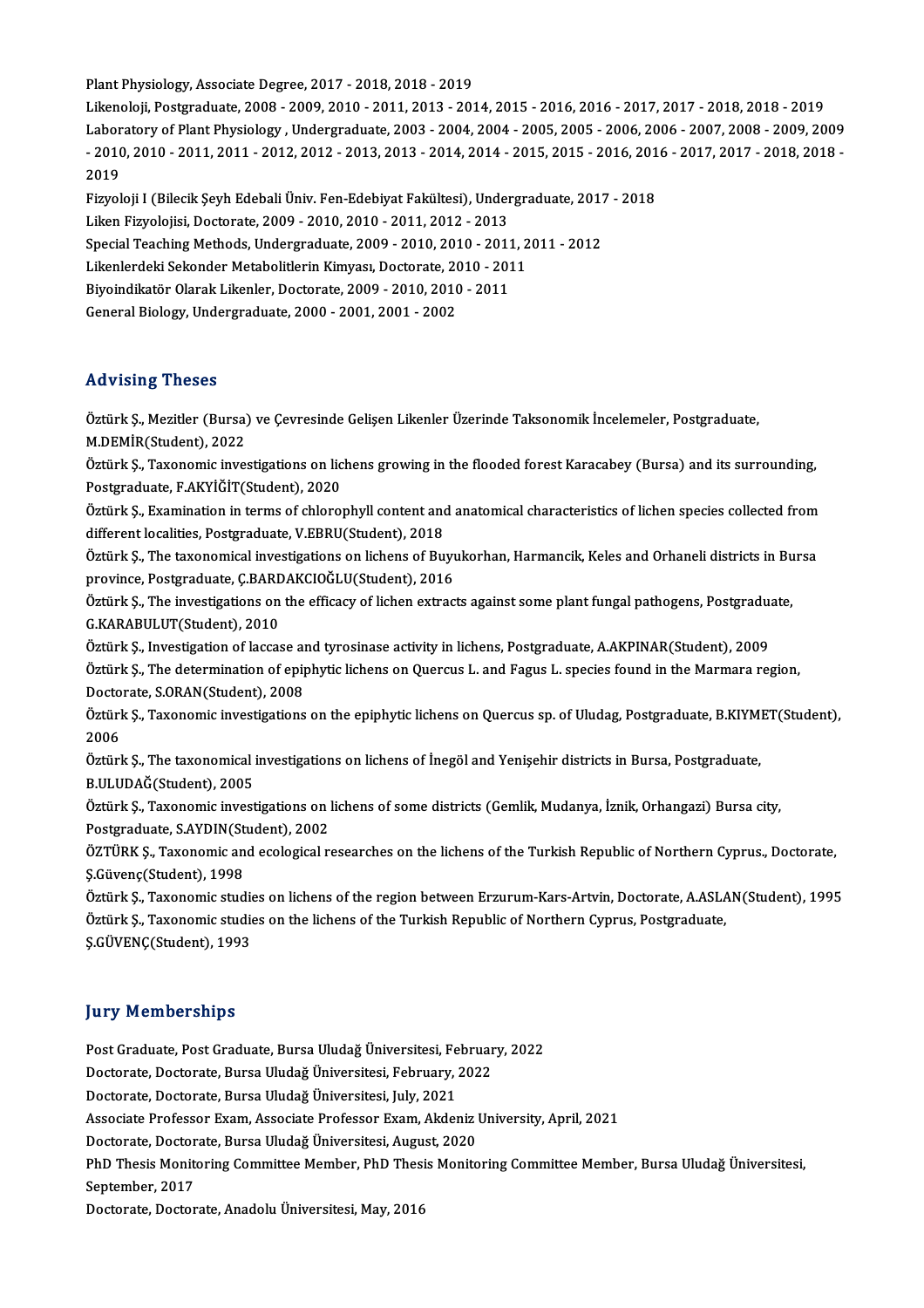PhD Thesis Monitoring Committee Member, PhD Thesis Monitoring Committee Member, Ankara Üniversitesi, May, 2016<br>Pestarata Pestarata Ensives Üniversitesi Marsh 2016 PhD Thesis Monitoring Committee Member, PhD Thesis<br>Doctorate, Doctorate, Erciyes Üniversitesi, March, 2016<br>Assesiste Prefessor Evam, Assesiste Prefessor Evam, K PhD Thesis Monitoring Committee Member, PhD Thesis Monitoring Committee Member, Ankara Üni<br>Doctorate, Doctorate, Erciyes Üniversitesi, March, 2016<br>Associate Professor Exam, Associate Professor Exam, Karadeniz Teknik Üniver

# Associate Professor Exam, Associate Professor Exam, Karadeniz Teknik Üniversitesi, October, 2015<br>Articles Published in Journals That Entered SCI, SSCI and AHCI Indexes

rticles Published in Journals That Entered SCI, SSCI and AHCI Indexes<br>I. Lichens exerts an anti-proliferative effect on human breast and lung cancer cells through induction<br>of anontosis *Lichens exert*<br>Lichens exert<br>of apoptosis.<br>Ogturk S. Erkie Lichens exerts an anti-proliferative effect on hun<br>of apoptosis.<br>Ozturk Ş., Erkisa M., Oran S., Ulukaya E., Celikler S., Ari F.<br>Drug and chamical tavisalogy vol.44, np.359, 367, 3031.

of apoptosis.<br>Ozturk Ş., Erkisa M., Oran S., Ulukaya E., Celikler S., Ari F.<br>Drug and chemical toxicology, vol.44, pp.259-267, 2021 (Journal Indexed in SCI)

Ozturk Ş., Erkisa M., Oran S., Ulukaya E., Celikler S., Ari F.<br>Drug and chemical toxicology, vol.44, pp.259-267, 2021 (Journal Indexed in SCI)<br>II. The determination of the changes in epiphytic lichen diversity at microclim Drug and chemical toxicology, vol.44, pp.259-267, 2021 (Journal Indexed in SCI)<br>The determination of the changes in epiphytic lichen diversity at microclimatic condit<br>Quercus petraea (Mattuschka) Liebl. forest in the Uluda The determination of the<br>Quercus petraea (Mattus<br>Öztürk Ş., Güvenç Ş., Oran S.<br>NOVA HEDWICIA vel 100 r Quercus petraea (Mattuschka) Liebl. forest in the Uludag Mountains (Bursa, Turkey)<br>Öztürk Ş., Güvenç Ş., Oran S.<br>NOVA HEDWIGIA, vol.109, pp.475-487, 2019 (Journal Indexed in SCI)

- Öztürk Ş., Güvenç Ş., Oran S.<br>NOVA HEDWIGIA, vol.109, pp.475-487, 2019 (Journal Indexed in SCI)<br>III. DIFFERENCE IN EPIPHYTIC LICHEN COMMUNITIES ON QUERCUS CERRIS FROM URBAN AND RURAL<br>AREAS IN BURSA (TURKEY) NOVA HEDWIGIA, vol.109, pp.4.<br>DIFFERENCE IN EPIPHYTIC<br>AREAS IN BURSA (TURKEY)<br>CÜVENCS ÖZTÜRKS AREAS IN BURSA (TURKEY)<br>GÜVENÇ Ş., ÖZTÜRK Ş. AREAS IN BURSA (TURKEY)<br>GÜVENÇ Ş., ÖZTÜRK Ş.<br>PAKISTAN JOURNAL OF BOTANY, vol.49, no.2, pp.631-637, 2017 (Journal Indexed in SCI)<br>Antioxidant and Antimispobial Potential, and HPL G Analysis of Stistic and Henis GÜVENÇ Ș., ÖZTÜRK Ș.<br>PAKISTAN JOURNAL OF BOTANY, vol.49, no.2, pp.631-637, 2017 (Journal Indexed in SCI)<br>IV. Antioxidant and Antimicrobial Potential, and HPLC Analysis of Stictic and Usnic Acids of Three Usnea<br>Species
- PAKISTAN JOURNAL OF BOTANY, vol.49, no.2, pp.631-<br>Antioxidant and Antimicrobial Potential, and HP<br>Species from Uludag Mountain (Bursa, Turkey)<br>Oran S. Sabin S. Sabinturk B. Östürk S. Demir G. Antioxidant and Antimicrobial Potential, an<br>Species from Uludag Mountain (Bursa, Tur<br>Oran S., Şahin S., Sahinturk P., Öztürk Ş., Demir C.<br>IPANIAN JOUPNAL OF PHAPMACEUTICAL PESE. Species from Uludag Mountain (Bursa, Turkey)<br>Oran S., Şahin S., Sahinturk P., Öztürk Ş., Demir C.<br>IRANIAN JOURNAL OF PHARMACEUTICAL RESEARCH, vol.15, no.2, pp.527-535, 2016 (Journal Indexed in SCI)<br>Bamalina Lisbans and The Oran S., Şahin S., Sahinturk P., Öztürk Ş., Demir C.<br>IRANIAN JOURNAL OF PHARMACEUTICAL RESEARCH, vol.15, no.2, pp.527-535, 2016 (Journal Indexed in SCI)<br>V. Ramalina Lichens and Their Major Metabolites as Possible Natura
- IRANIAN<br><mark>Ramalii</mark><br>Agents<br>Sebin S Ramalina Lichens and Their Major Metabol<br>Agents<br>Şahin S., Oran S., Sahinturk P., Demir C., Öztürk Ş.<br>JOUPNAL OF FOOD PIOCHEMISTPV vol 39. no.4.

Agents<br>Şahin S., Oran S., Sahinturk P., Demir C., Öztürk Ş.<br>JOURNAL OF FOOD BIOCHEMISTRY, vol.39, no.4, pp.471-477, 2015 (Journal Indexed in SCI)<br>ANTIEUNCAL ACTIVITY OF EVERNIA PRUNASTRI, RARMELLA SULCATA, RSEUDEVI Şahin S., Oran S., Sahinturk P., Demir C., Öztürk Ş.<br>JOURNAL OF FOOD BIOCHEMISTRY, vol.39, no.4, pp.471-477, 2015 (Journal Indexed in SCI)<br>VI. ANTIFUNGAL ACTIVITY OF EVERNIA PRUNASTRI, PARMELIA SULCATA, PSEUDEVERNIA FU

JOURNAL OF FOOD BI<br><mark>ANTIFUNGAL ACTIV</mark><br>VAR. FURFURACEA<br>Karabulut G. ÖZTÜDK ANTIFUNGAL ACTIVI<mark>I</mark><br>VAR. FURFURACEA<br>Karabulut G., ÖZTÜRK Ş.<br>BAKISTAN JOUPNAL OF VAR. FURFURACEA<br>Karabulut G., ÖZTÜRK Ş.<br>PAKISTAN JOURNAL OF BOTANY, vol.47, no.4, pp.1575-1579, 2015 (Journal Indexed in SCI)<br>Promising antisansor astivity of a lisbon, Pormalia sulsata Taylor, assinst breast í

Karabulut G., ÖZTÜRK Ş.<br>PAKISTAN JOURNAL OF BOTANY, vol.47, no.4, pp.1575-1579, 2015 (Journal Indexed in SCI)<br>VII. Promising anticancer activity of a lichen, Parmelia sulcata Taylor, against breast cancer cell lines an PAKISTAN JOURNAL OF BOTANY, vol.47, no.4<br>Promising anticancer activity of a lichen<br>genotoxic effect on human lymphocytes Promising anticancer activity of a lichen, Parmelia sulcata Tay<br>genotoxic effect on human lymphocytes<br>Arı F., Ulukaya E., Oran S., Çelikler Kasımoğulları S., Öztürk Ş., Ozel M. Z.<br>CYTOTECUNOLOCY YRLÉZ no 2 np 521 542 2015

genotoxic effect on human lymphocytes<br>Arı F., Ulukaya E., Oran S., Çelikler Kasımoğulları S., Öztürk Ş., Ozel M. Z.<br>CYTOTECHNOLOGY, vol.67, no.3, pp.531-543, 2015 (Journal Indexed in SCI)<br>Parmalia sulatta Tavlar and Hanea

## Arı F., Ulukaya E., Oran S., Çelikler Kasımoğulları S., Öztürk Ş., Ozel M. Z.<br>CYTOTECHNOLOGY, vol.67, no.3, pp.531-543, 2015 (Journal Indexed in SCI)<br>VIII. Parmelia sulcata Taylor and Usnea filipendula Stirt induce apo CYTOTECHNOLO<br>Parmelia sulca<br>in cancer cells<br>Ari E. Aztonal N Parmelia sulcata Taylor and Usnea filipendula Stirt induce ape<br>in cancer cells<br>Ari F., Aztopal N., Oran S., Bozdemir S., Celikler S., Ozturk Ş., Ulukaya E.<br>CELL PROLIEERATION vol.47 no 5 nn.457,464,2014 (Journal Indov

in cancer cells<br>Ari F., Aztopal N., Oran S., Bozdemir S., Celikler S., Ozturk Ş., Ulukaya E.<br>CELL PROLIFERATION, vol.47, no.5, pp.457-464, 2014 (Journal Indexed in SCI)

- IX. Genotoxic, Cytotoxic, and Apoptotic Effects of Hypogymnia physodes (L.) Nyl. on Breast Cancer Cells CELL PROLIFERATION, vol.47, no.5, pp.457-464, 2014 (Journal Indexed in SCI)<br>Genotoxic, Cytotoxic, and Apoptotic Effects of Hypogymnia physodes (L.) Nyl. on<br>Arı F., Çelikler Kasımoğulları S., Oran S., Balikci N., Öztürk Ş., Genotoxic, Cytotoxic, and Apoptotic Effects of Hypogymnia physodes (L.) Nyl.<br>Arı F., Çelikler Kasımoğulları S., Oran S., Balikci N., Öztürk Ş., Ozel M. Z. , Ozyurt D., Ulukaya<br>ENVIRONMENTAL TOXICOLOGY, vol.29, no.7, pp.804 ENVIRONMENTAL TOXICOLOGY, vol.29, no.7, pp.804-813, 2014 (Journal Indexed in SCI)
- X. Genotoxic, cytotoxic, and apoptotic effects of crude extract of Usnea filipendula Stirt. in vitro Genotoxic, cytotoxic, and apoptotic effects of crude extract of Usnea filipendul<br>Çelikler Kasımoğulları S., Oran S., Arı F., Ulukaya E., Aztopal N., Sarımahmut M., Öztürk Ş.<br>TURKISH JOURNAL OF BIOLOGY, vol.38, no.6, pp.940
- XI. Epiphytic lichen diversity on Quercus cerris and Q. frainetto in the Marmara region (Turkey)<br>Oran S., Öztürk S. TURKISH JOURNA<br><mark>Epiphytic licher</mark><br>Oran S., Öztürk Ş.<br>TURKISH JOURNA Epiphytic lichen diversity on Quercus cerris and Q. frainetto in the Marmara r<br>Oran S., Öztürk Ş.<br>TURKISH JOURNAL OF BOTANY, vol.36, no.2, pp.175-190, 2012 (Journal Indexed in SCI)<br>Lesanora, Phasanhyasia and Binodine spesi

Oran S., Öztürk Ş.<br>TURKISH JOURNAL OF BOTANY, vol.36, no.2, pp.175-190, 2012 (Journ<br>XII. Lecanora, Phaeophyscia and Rinodina species new to Turkey TURKISH JOURNAL OF BOT<br>Lecanora, Phaeophyscia<br>Arslan B., Öztürk Ş., Oran S.<br>MYCOTAYON vol 116 nn 46 Lecanora, Phaeophyscia and Rinodina species new to T<br>Arslan B., Öztürk Ş., Oran S.<br>MYCOTAXON, vol.116, pp.49-52, 2011 (Journal Indexed in SCI)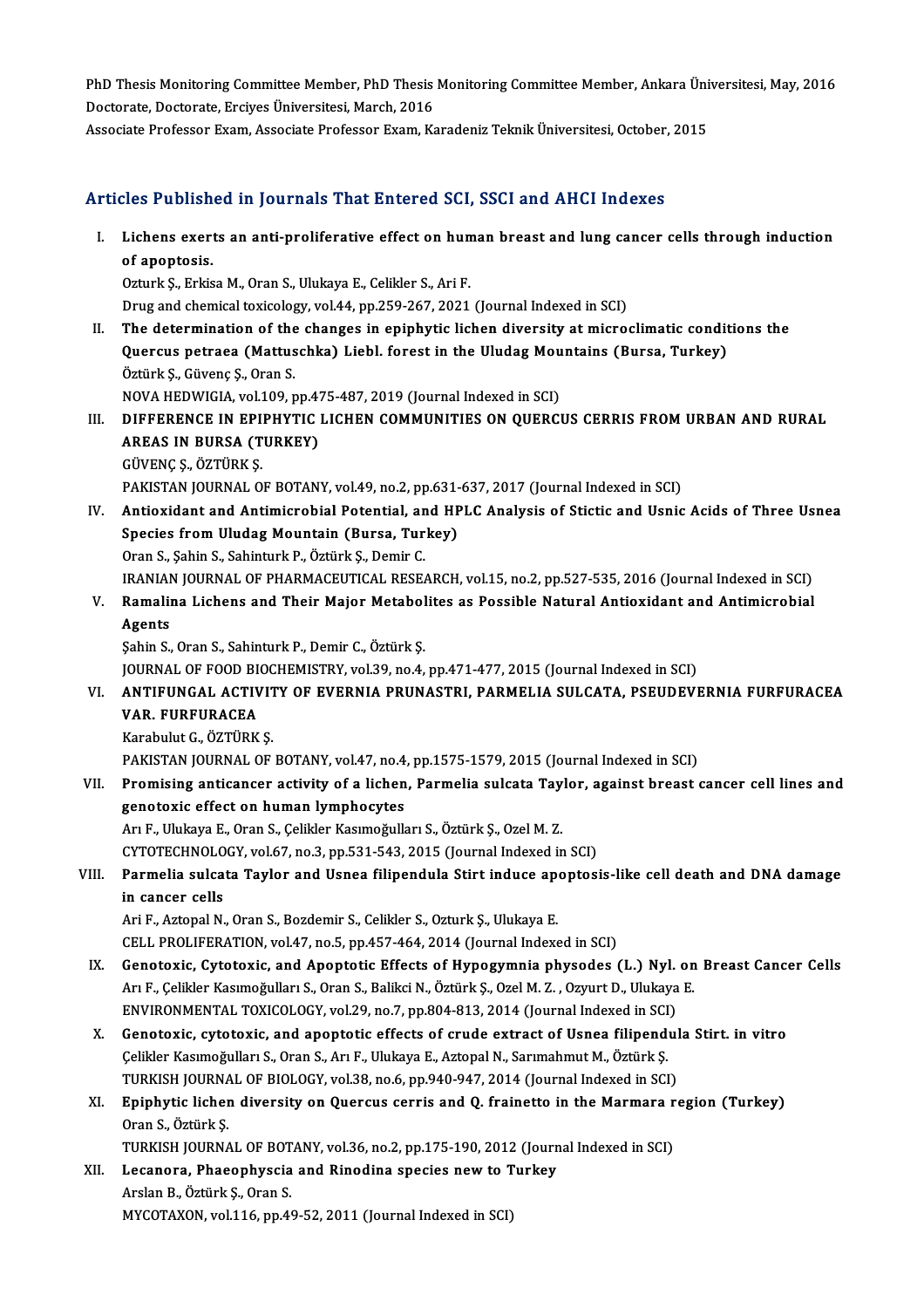| XIII.  | ANALYSIS OF THE DISTRIBUTION OF EPIPHYTIC LICHENS IN THE ORIENTAL BEECH (FAGUS<br>ORIENTALIS LIPSKY) FORESTS ALONG AN ALTITUDINAL GRADIENT IN ULUDAG MOUNTAIN, BURSA -<br><b>TURKEY</b> |
|--------|-----------------------------------------------------------------------------------------------------------------------------------------------------------------------------------------|
|        | Öztürk Ş., Oran S., Güvenç Ş., Dalkıran N.                                                                                                                                              |
|        | PAKISTAN JOURNAL OF BOTANY, vol.42, no.4, pp.2661-2670, 2010 (Journal Indexed in SCI)                                                                                                   |
| XIV.   | Three lichenized fungi new to Turkey                                                                                                                                                    |
|        | Oran S., Öztürk Ş.                                                                                                                                                                      |
|        | MYCOTAXON, vol.112, pp.389-392, 2010 (Journal Indexed in SCI)                                                                                                                           |
| XV.    | Comparison of the epiphytic lichen communities growing on various tree species on Mt. Uludag                                                                                            |
|        | (Bursa, Turkey)                                                                                                                                                                         |
|        | ÖZTÜRK Ş., GÜVENÇ Ş.                                                                                                                                                                    |
|        | TURKISH JOURNAL OF BOTANY, vol.34, no.5, pp.449-456, 2010 (Journal Indexed in SCI)                                                                                                      |
| XVI.   | The distribution of epiphytic lichens on Uludag fir (Abies nordmanniana (Steven) Spach subsp                                                                                            |
|        | bornmuelleriana (Mattf.) Coode & Cullen) forests along an altitudinal gradient (Mt. Uludag, Bursa,                                                                                      |
|        | Turkey)                                                                                                                                                                                 |
|        | ÖZTÜRK Ş., GÜVENÇ Ş.                                                                                                                                                                    |
|        | EKOLOJI, vol.19, no.74, pp.131-138, 2010 (Journal Indexed in SCI)                                                                                                                       |
| XVII.  | Effects of some terricolous lichens [Cladonia rangiformis Hoffm., Peltigera neckerii Hepp ex Mull.                                                                                      |
|        | Arg., Peltigera rufescens (Weiss) Humb.] on soil bacteria in natural conditions                                                                                                         |
|        | Akpinar A. U., Ozturk Ş., Sinirtas M.                                                                                                                                                   |
|        | PLANT SOIL AND ENVIRONMENT, vol.55, no.4, pp.154-158, 2009 (Journal Indexed in SCI)                                                                                                     |
| XVIII. | Investigation of environmental contamination in lichens of Gokceada (Imbroz) Island in Turkey                                                                                           |
|        | Kahraman A., Kaynak G., Gurler O., Yalcin S., Ozturk Ş., Gundogdu O.                                                                                                                    |
|        | RADIATION MEASUREMENTS, vol.44, no.2, pp.199-202, 2009 (Journal Indexed in SCI)                                                                                                         |
| XIX.   | Contributions to the lichen flora of Kastamonu and Sinop Provinces in Turkey                                                                                                            |
|        | Guvenc S., Ozturk S., Aydin S.                                                                                                                                                          |
|        | NOVA HEDWIGIA, vol.83, pp.67-98, 2006 (Journal Indexed in SCI)                                                                                                                          |
|        |                                                                                                                                                                                         |

# NOVA HEDWIGIA, vol.83, pp.67-98, 2006 (Jou<br>Articles Published in Other Journals

rticles Published in Other Journals<br>I. Bursa ili Büyükorhan ve Harmancık ilçelerinin likenleri üzerinde taksonomik incelemeler<br>Cögen Göttürk S. Oran S. Stes 1 denoncu in ocht<br>Bursa ili Büyükorhan ve<br>Gögen Ç., Öztürk Ş., Oran S.<br>Biologisal Diversity and Co Bursa ili Büyükorhan ve Harmancık ilçelerinin likenleri üzerinde taksonomik incelemeler<br>Gögen Ç., Öztürk Ş., Oran S.<br>Biological Diversity and Conservation, vol.13, no.3, pp.305-313, 2020 (Refereed Journals of Other Institu

Gögen Ç., Öztürk Ş., Oran S.<br>Biological Diversity and Conservation, vol.13, no.3, pp.305-313, 2020 (Refereed Journals of Other Institutions)<br>II. Changes of photosynthetic pigment content in lichens collected from urban and **Biological Diversit<br>Changes of phot<br>Bursa province<br>AKDEMID E. DEM** Changes of photosynthetic pigment cor<br>Bursa province<br>AKDEMİR F., DEMİR M., ÖZTÜRK Ş., ORAN S.<br>Journal of Biological and Environmental Scie

Bursa province<br>AKDEMİR F., DEMİR M., ÖZTÜRK Ş., ORAN S.<br>Journal of Biological and Environmental Sciences, vol.13, no.38, pp.65-69, 2019 (Other Refereed National Journals)

AKDEMİR F., DEMİR M., ÖZTÜRK Ş., ORAN S.<br>Journal of Biological and Environmental Sciences, vol.13, no.38, pp.65-69, 2019 (Other Refereed National Journals<br>III. Changes of Photosynthetic Pigment Content in Lichens Collected **Journal of Biologie<br>Changes of Phot<br>Bursa Province<br>Alvičit E. Domin A** Changes of Photosynthetic Pigme<br>Bursa Province<br>Akyiğit F., Demir M., Öztürk Ş., Oran S.<br>Journal of Piologiaal & Environmental Bursa Province<br>Akyiğit F., Demir M., Öztürk Ş., Oran S.<br>Journal of Biological & Environmental Sciences, vol.13, no.38, pp.65-69, 2019 (National Refreed University Journal)<br>Eninhytia lishen diversity on Quensus pubessens Wi

## Akyiğit F., Demir M., Öztürk Ş., Oran S.<br>Journal of Biological & Environmental Sciences, vol.13, no.38, pp.65-69, 2019 (Natio<br>IV. Epiphytic lichen diversity on Quercus pubescens Willd. in Bursa province<br>Güyana S. Östürk S. Journal of Biological & Envi<br><mark>Epiphytic lichen diversit</mark><br>Güvenç Ş., Öztürk Ş., Oran S.<br>Biological Diversity and Con Epiphytic lichen diversity on Quercus pubescens Willd. in Bursa province<br>Güvenç Ş., Öztürk Ş., Oran S.<br>Biological Diversity and Conservation, vol.12, no.2, pp.51-56, 2019 (Refereed Journals of Other Institutions)<br>Bespenses Güvenç Ş., Öztürk Ş., Oran S.<br>Biological Diversity and Conservation, vol.12, no.2, pp.51-56, 2019 (Refereed Journals of Other Institutions)<br>V. Responses of epiphytic lichen diversity on Quercus frainetto to traffic density

## Biological<br>Response<br>(Turkey)<br>Güyene S V. Responses of epiphytic lichen diversity on Quercus frainetto to traffic density in the city of Bursa<br>(Turkey)<br>Güvenç Ş., Öztürk Ş.

(Turkey)<br>Güvenç Ş., Öztürk Ş.<br>Journal of Biological Environmental Sciences, vol.13, no.37, pp.55-64, 2019 (Refereed Journals of Other<br>Institutione) Güvenç Ş., Öz<br>Journal of Bio<br>Institutions)<br>Lishanirad

VI. Lichenized and Lichenicolous Fungi Records FromKazdağı (Balıkesir, Turkey)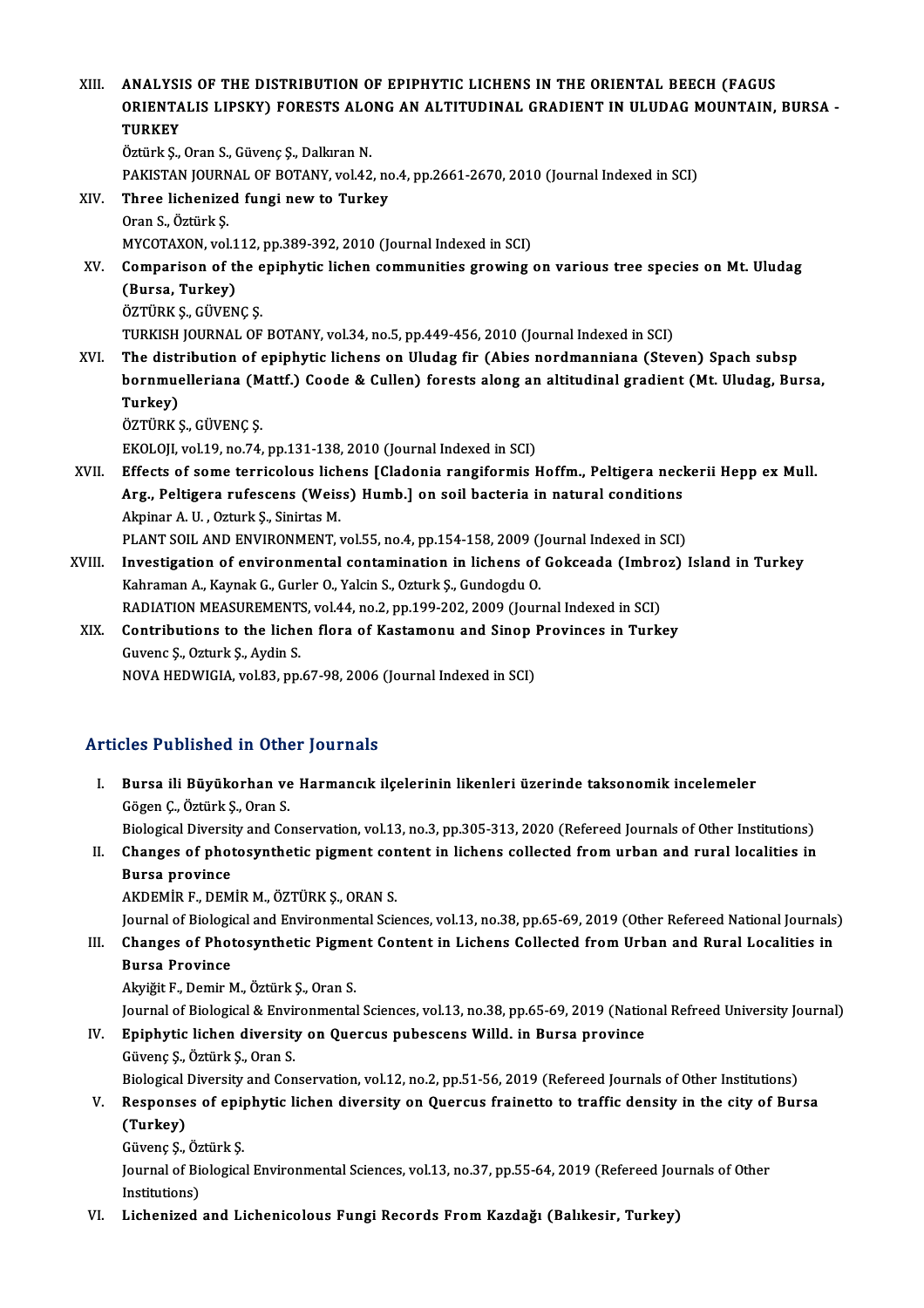Oran S., Çobanoğlu G., Öztürk Ş.

Mantar Dergisi/The Journal of Fungus, vol.9, no.1, pp.39-49, 2018 (Refereed Journals of Other Institutions)

Oran S., Çobanoğlu G., Öztürk Ş.<br>Mantar Dergisi/The Journal of Fungus, vol.9, no.1, pp.39-49, 2018 (Refereed Journals of Gill.<br>VII. Lichenized and Lichenicolous Fungi Records from Kazdağı (Balıkesir, Turkey)<br>ORAN S. CÜLSAH Mantar Dergisi/The Journal of F<br>Lichenized and Lichenicolou<br>ORAN S., GÜLŞAH Ö., ÖZTÜRK Ş.<br>Mantar Dergisi (The Journal of I Lichenized and Lichenicolous Fungi Records from Kazdağı (Balıkesir, Turkey)<br>ORAN S., GÜLŞAH Ö., ÖZTÜRK Ş.<br>Mantar Dergisi (The Journal of Fungus), vol.9, no.1, pp.39-49, 2018 (Refereed Journals of Other Institutions)<br>Compar

## ORAN S., GÜLŞAH Ö., ÖZTÜRK Ş.<br>Mantar Dergisi (The Journal of Fungus), vol.9, no.1, pp.39-49, 2018 (Refereed Journals of Other Institutions)<br>VIII. Comparison of photosynthetic pigment contents in lichen samples were collect Mantar Dergisi (The<br>Comparison of phe<br>localities in Bursa<br>Karakas V. E., Östürk Comparison of photosynthe<br>localities in Bursa<br>Karakaş V. E. , Öztürk Ş., Oran S.<br>Journal of Biological & Environn

localities in Bursa<br>Karakaş V. E. , Öztürk Ş., Oran S.<br>Journal of Biological & Environmental Sciences, vol.11, no.33, pp.121-127, 2017 (National Refreed University<br>Journal) Karakaş<br>Journal o<br>Journal)<br>L**ikAD** 2 Journal of Biological & Environmental Sciences, vol.11, no.33, pp.<br>Journal)<br>IX. LİKAD 2011 Uludağ Araştırma Gezisinden Liken Kayıtları<br>Örtürk S. Cohanoğlu C. Oran S.

Journal)<br><mark>LİKAD 2011 Uludağ Araştırı</mark><br>Öztürk Ş., Çobanoğlu G., Oran S.<br>Liken Arastırmaları Derneği Bö Öztürk Ş., Çobanoğlu G., Oran S.<br>Liken Araştırmaları Derneği Bülteni, vol.1, pp.4-8, 2012 (National Non-Refereed Journal)

Öztürk Ş., Çobanoğlu G., Oran S.<br>Liken Araştırmaları Derneği Bülteni, vol.1, pp.4-8, 2012 (National Non-Refereed Journal)<br>X. The diversity of lichen and lichenicolous fungi on Quercus taxa found in the Marmara region Turke Liken Araştırmala<br>The diversity o:<br>Oran S., Öztürk Ş.<br>Pielegisel Diversi The diversity of lichen and lichenicolous fungi on Quercus taxa found in the Marmara region Tui<br>Oran S., Öztürk Ş.<br>Biological Diversity and Conservation, vol.4, no.2, pp.204-223, 2011 (Refereed Journals of Other Institutio

## Oran S., Öztürk Ș.<br>Biological Diversity and Conservation, vol.4, no.2, pp.204-223, 2011 (Refereed Journals of Other Institutions)<br>XI. Investigations on the bark pH and epiphytic lichen diversity of Quercus taxa found in Ma Biologica<br>I<mark>nvestig</mark><br>Region<br>Öztürk S I<mark>nvestigations</mark><br>Region<br>Öztürk Ş., Oran S.<br>Journal of Annlie Region<br>Öztürk Ş., Oran S.<br>Journal of Applied Biological Sciences, vol.5, no.1, pp.27-33, 2011 (Other Refereed National Journals)<br>Additional Lisben Besends Frem The Western Blask See Besien of Turkey

Journal of Applied E<br>**Additional Lichen**<br>Öztürk Ş., Güvenç Ş.<br>ACTA POTANICA HI

# Öztürk Ş., Oran S.<br>Journal of Applied Biological Sciences, vol.5, no.1, pp.27-33, 2011 (Other Refereed N<br>XII. Additional Lichen Records From The Western Black Sea Region of Turkey<br>Öztürk Ş., Güvenç Ş.

Additional Lichen Records From The Western Black Sea Region of Turkey<br>Öztürk Ş., Güvenç Ş.<br>ACTA BOTANICA HUNGARICA, vol.52, no.12, pp.159-175, 2010 (Refereed Journals of Other Institutions)<br>Additions to Lisben Flara of Zon ACTA BOTANICA HUNGARIO<br>**Additions to Lichen Flor**<br>Güvenç Ş., Öztürk Ş., Oran S.<br>Journal of Biologiaal and En

## XIII. Additions to Lichen Flora of Zonguldak Province<br>Güvenç Ş., Öztürk Ş., Oran S.

Journal of Biological and Environmental Sciences, vol.3, no.7, pp.1-6, 2009 (Other Refereed National Journals)

## Güvenç Ş., Öztürk Ş., Oran S.<br>Journal of Biological and Environmental Sciences, vol.3, no.7, pp.1-6, 2009 (Other Refereed National Journals)<br>XIV. The epiphytic lichens on Anatolian black pine Pinus nigra Arnd subsp pal Journal of Biological and En<br>The epiphytic lichens on<br>Mt Uludag Bursa Turkey<br>Güyene S. Oran S. Östürk S. The epiphytic lichens on<br>Mt Uludag Bursa Turkey<br>Güvenç Ş., Oran S., Öztürk Ş.<br>Journal of Annlied Bialogies Mt Uludag Bursa Turkey<br>Güvenç Ş., Oran S., Öztürk Ş.<br>Journal of Applied Biological Sciences, vol.3, no.2, pp.157-161, 2009 (Other Refereed National Journals)<br>Tavonomia investigations on the eninhytic lichens on Quensus en

## Güvenç Ş., Oran S., Öztürk Ş.<br>Journal of Applied Biological Sciences, vol.3, no.2, pp.157-161, 2009 (Other Refereed National Journal XV.<br>Taxonomic investigations on the epiphytic lichens on Quercus sp of Uludag Bursa Turke Journal of Applied Biol<br>**Taxonomic investiga**<br>TÖRE K. B. , ÖZTÜRK Ş.<br>Journal of Biologiael an Taxonomic investigations on the epiphytic lichens on Quercus sp of Uludag Bursa Turkey<br>TÖRE K. B. , ÖZTÜRK Ş.<br>Journal of Biological and Environmental Sciences, vol.3, no.7, pp.17-24, 2009 (Other Refereed National Journals)

## TÖRE K. B. , ÖZTÜRK Ş.<br>Journal of Biological and Environmental Sciences, vol.3, no.7, pp.17-24, 2009 (Other<br>XVI. I TLT Araştırma Gezisinden Bazı Liken Kayıtları Ankara Beynam Ormanı<br>TÜRKA ÖZTÜRK S. CORANOČLU G. CANDAN M. G Journal of Biological and Environmental Sciences, vol.3, no.7, pp.17-24<br>I TLT Araştırma Gezisinden Bazı Liken Kayıtları Ankara Beyna<br>TÜRK A., ÖZTÜRK Ş., ÇOBANOĞLU G., CANDAN M., GÜVENÇ Ş., ORAN S.<br>TLT Bültoni vol.7, np.12, I TLT Araştırma Gezisinden Bazı Liken Kayıtları Ankara Bey<br>TÜRK A., ÖZTÜRK Ş., ÇOBANOĞLU G., CANDAN M., GÜVENÇ Ş., ORAN<br>TLT Bülteni, vol.7, pp.12-17, 2009 (National Non-Refereed Journal)<br>Harbayuum örneği başı likenlerde la TÜRK A., ÖZTÜRK Ş., ÇOBANOĞLU G., CANDAN M., GÜVENÇ Ş., ORAN S.<br>TLT Bülteni, vol.7, pp.12-17, 2009 (National Non-Refereed Journal)<br>XVII. Herbaryum örneği bazı likenlerde lakkaz aktivitesinin incelenmesi<br>Oran S. Öztürk S. A

TLT Bülteni, vol.7, pp.12-17, 2009 (National Non-Refereed Journal)<br>Herbaryum örneği bazı likenlerde lakkaz aktivitesinin incele<br>Oran S., Öztürk Ş., Akpınar A. Herbaryum örneği bazı likenlerde lakkaz aktivitesinin incelenmesi

TLT Bülteni, vol.7, pp.20-23, 2009 (National Non-Refereed Journal)

## XVIII. Some lichen records from Quercus vulcanica forests around Yukarı Gökdere (Isparta, Turkey)<br>Oran S., Uğur A., Öztürk Ş. Some lichen records from Quercus vulcanica forests around Yukarı Gökdere (Isparta, Turkey)<br>Oran S., Uğur A., Öztürk Ş.<br>Journal of Biological & Environmental Sciences, vol.1, no.3, pp.121-126, 2007 (National Refreed Univers

### XIX. Lichen records from Southeast and East Anatolian region (Turkey)<br>Oran S., Öztürk S. Journal of Biologi<br><mark>Lichen records</mark><br>Oran S., Öztürk Ş.<br>Journal of Biologi Li<mark>chen records from Southeast and East Anatolian region (Turkey)</mark><br>Oran S., Öztürk Ş.<br>Journal of Biological & Environmental Sciences, vol.1, no.1, pp.15-22, 2007 (International Refereed University<br>Journal)

Oran S., Ò<br>Journal o<br>Journal)<br>Homoro Journal of Biological & Environmental Scien<br>Journal)<br>XX. Hemerobik Elemanlar Olarak Likenler<br>ÖZTÜPK S

- Journal)<br><mark>Hemerobi</mark><br>ÖZTÜRK Ş.<br>Türk Liken ÖZTÜRK Ş.<br>Türk Liken Topluluğu Bülteni, 2006 (Other Refereed National Journals) ÖZTÜRK Ş.<br>Türk Liken Topluluğu Bülteni, 2006 (Other Refereed Nation:<br>XXI. Uluabat Gölü Halilbey Adası'ndan yeni liken kayıtları<br>Oran S. Östürle S.
	- Türk Liken Toplu<br><mark>Uluabat Gölü H</mark><br>Oran S., Öztürk Ş.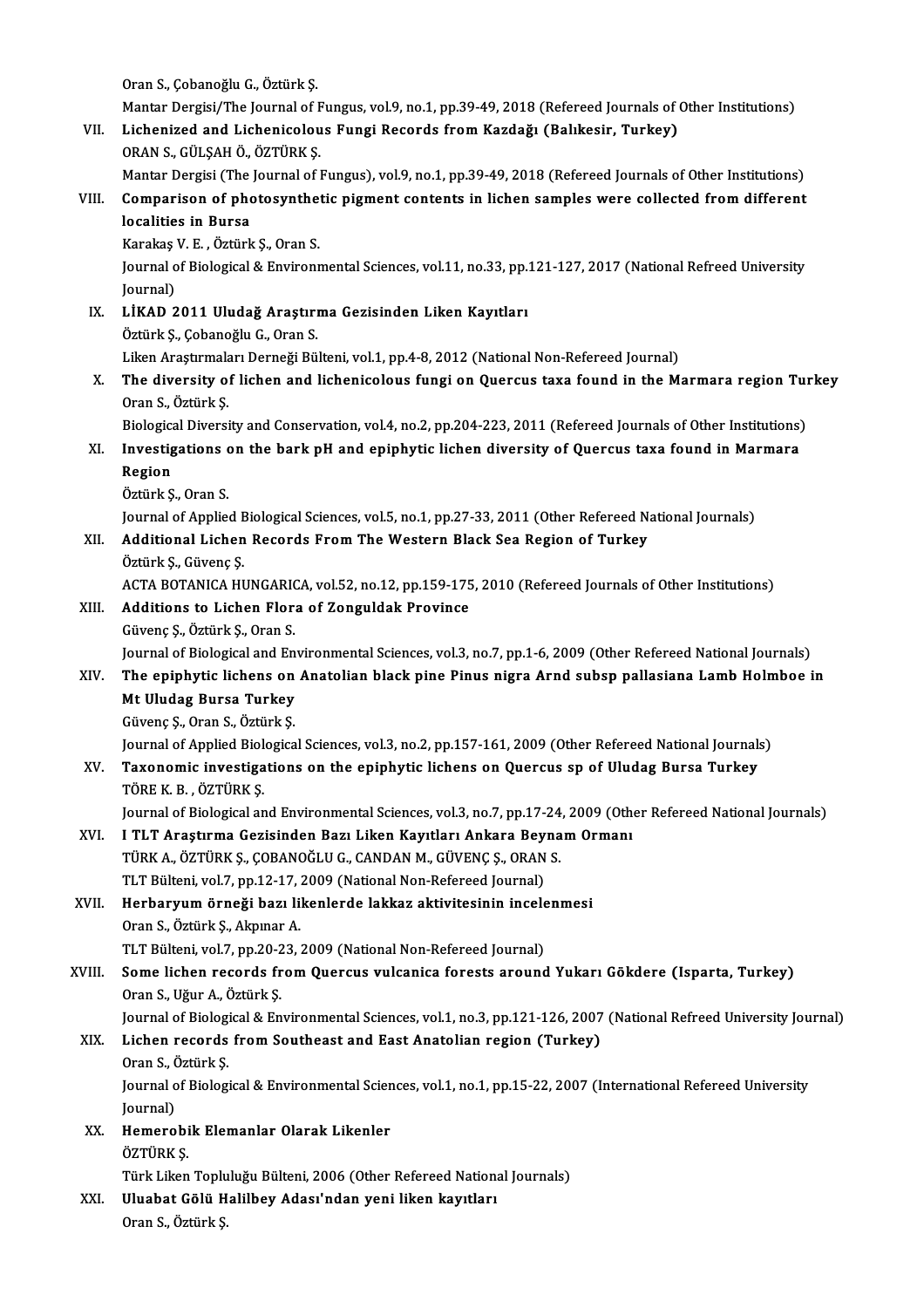|              | TLT Bülteni, vol.2, pp.5-6, 2006 (National Non-Refereed Journal)                                                                     |
|--------------|--------------------------------------------------------------------------------------------------------------------------------------|
| XXII.        | Lichens of Gemlik İznik Mudanya and Orhangazi Districts in Bursa Province Turkey                                                     |
|              | Oran S, Öztürk Ş.                                                                                                                    |
|              | Turk J Bot, vol.29, no.3, pp.243-250, 2006 (Other Refereed National Journals)                                                        |
| XXIII.       | Floristic Lichen Records from Isparta and Burdur Provinces                                                                           |
|              | Öztürk Ş., Güvenç Ş., Oran S.                                                                                                        |
|              | Turkish Journal Of Botany, vol.29, no.3, pp.243-250, 2005 (Refereed Journals of Other Institutions)                                  |
| XXIV.        | Lichen records from the alpine region of Uludağ Olympus mountain in Bursa Turkey                                                     |
|              | Güvenç Ş., Öztürk Ş.                                                                                                                 |
|              | Turkish Journal Of Botany, vol.28, no.3, pp.299-306, 2004 (Refereed Journals of Other Institutions)                                  |
| XXV          | Lichens from the western part of the Black Sea region of Turkey                                                                      |
|              | Öztürk Ş., Güvenç Ş.                                                                                                                 |
|              | ACTA BOTANICA HUNGARICA, vol.45, no.12, pp.167-180, 2003 (Refereed Journals of Other Institutions)                                   |
| XXVI.        | Lichens in the North East regions of Cyprus                                                                                          |
|              | Güvenç Ş., Öztürk Ş.                                                                                                                 |
|              | FEDDES REPORTERIUM, vol.110, pp.455-463, 1999 (Refereed Journals of Other Institutions)                                              |
| XXVII.       | New Floristic Records For The Various Grid Squares From The Lichen Flora of Turkey                                                   |
|              | ÖZTÜRK Ş., KAYNAK A. G. , GÜVENÇ Ş.<br>OT SISTEMATIK BOTANIK DERGISI, vol.5, no.2, pp.93-98, 1998 (Other Refereed National Journals) |
| XXVIII.      | Adana ve Hatay İllerine Ait Bazı Liken Türleri                                                                                       |
|              | GÜVENÇ Ş., ÖZTÜRK Ş.                                                                                                                 |
|              | OT SISTEMATIK BOTANIK DERGISI, vol.5, no.1, pp.97-102, 1998 (Other Refereed National Journals)                                       |
| XXIX.        | Distribution of epiphytic lichens and sulphur dioxide SO2 pollution in the city of Bursa                                             |
|              | ÖZTÜRK Ş., GÜVENÇ Ş., Aslan A.                                                                                                       |
|              | Tr.J. of Botany 21: 211-215, vol.21, 1997 (Other Refereed National Journals)                                                         |
| XXX.         | Umbilicaria crustulosa Ach Frey nin antimikrobiyal aktivitesi üzerine bir araştırma                                                  |
|              | DÜLGER B., ÖZTÜRK Ş., GÜVENÇ Ş.                                                                                                      |
|              | Ekoloji Çevre Dergisi, vol 24, pp.21-24, 1997 (Refereed Journals of Other Institutions)                                              |
| <b>XXXI</b>  | Spil Dağı ndan Manisa Bazı Saksikol ve Terrikol Liken Türleri                                                                        |
|              | GÜVENÇ Ş, ÖZTÜRK Ş                                                                                                                   |
|              | Ot Sistematik Botanik Dergisi, vol.4, 1997 (National Non-Refereed Journal)                                                           |
| <b>XXXII</b> | Crustose lichens of the Western Part of the Turkish Republic of Northern Cyprus                                                      |
|              | Güvenç Ş., Öztürk Ş.                                                                                                                 |
|              | Turkish Journal Of Botany, vol.19, no.5, pp.555-558, 1995 (Refereed Journals of Other Institutions)                                  |
| XXXIII.      | Farklı bölgelerden toplanan liken örneği Pseudevernia furfuracea L Zopf var furfuracea nın                                           |
|              | antimikrobiyal etkisinin karşılaştırılması                                                                                           |
|              | ÖZTÜRK Ş., GÜVENÇ Ş.<br>Turkish Journal Of Botany, vol.19, no.1, pp.145-148, 1995 (Refereed Journals of Other Institutions)          |
| XXXIV.       | Kuzey Kıbrıs Türk Cumhuriyeti Batı Bölgesi Makrolikenleri Üzerine Taksonomik İncelemeler                                             |
|              | GÜVENÇ Ş, ÖZTÜRK Ş                                                                                                                   |
|              | Turkish Journal Of Botany, vol.18, no.3, pp.187-191, 1994 (Refereed Journals of Other Institutions)                                  |
| <b>XXXV</b>  | Gemlik Mudanya Sahil Şeridi Likenleri                                                                                                |
|              | Özdemir A., Öztürk Ş.                                                                                                                |
|              | Turk J of Botany, vol.16, no.2, pp.247-251, 1992 (Other Refereed National Journals)                                                  |
| XXXVI.       | Uludağ ın Kabuksu ve Dalsı Likenleri Üzerinde Bir Araştırma                                                                          |
|              | ÖZTÜRK Ş.                                                                                                                            |
|              | Doğa Tr. J. of Botany, vol.16, 1992 (Other Refereed National Journals)                                                               |
|              |                                                                                                                                      |

### Books&Book Chapters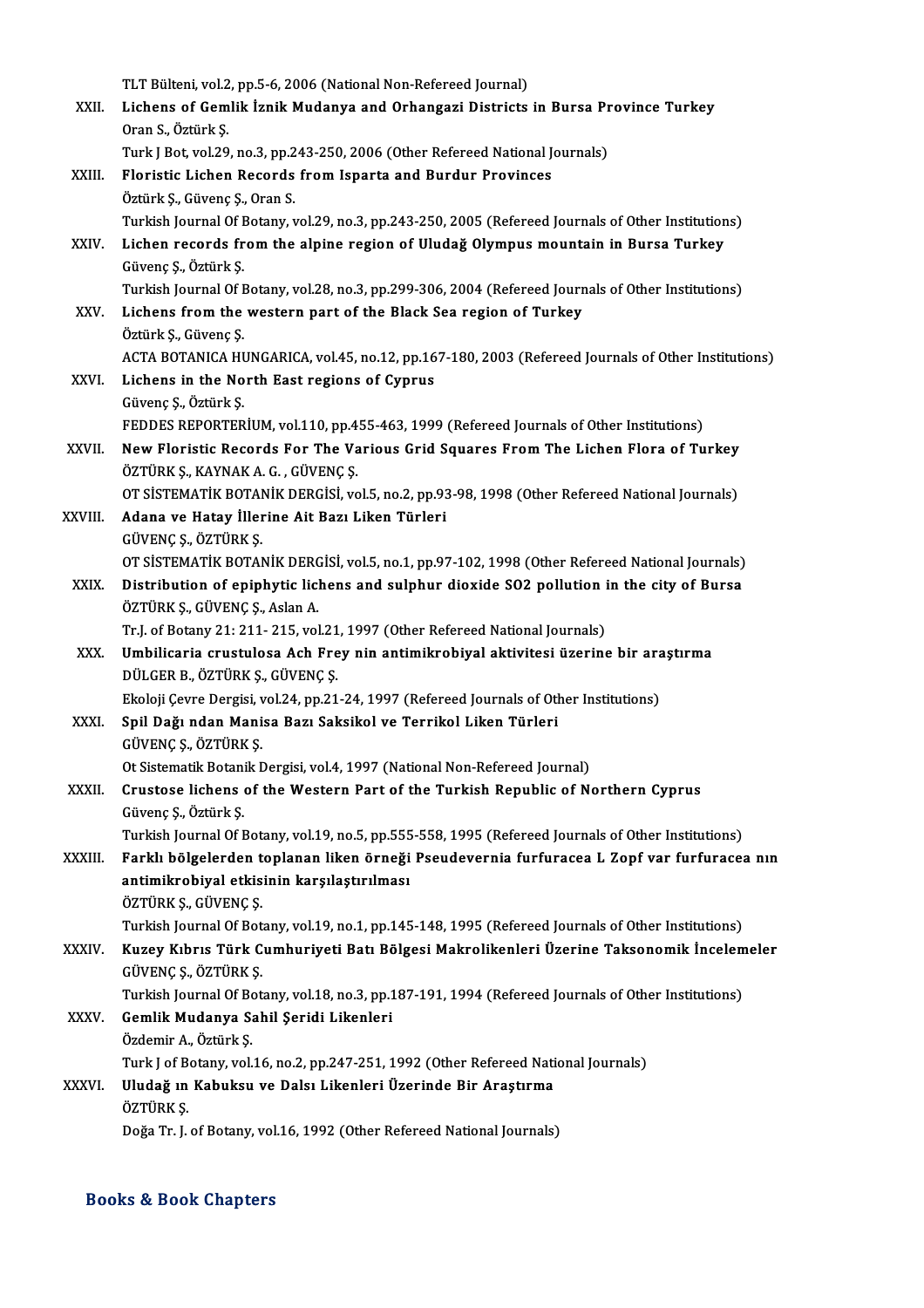I. Biodiversity, Conservation and Sustainability in Asia<br>Östürk S Biodiver<br>Öztürk Ş.<br><sup>Sprincer</sup> Biodiversity, Conservation<br>Öztürk Ş.<br>Springer-Verlag , Chur, 2021<br>Bitki Firmelaijai Öztürk Ş.<br>Springer-Verlag ,<br>II. Bitki Fizyolojisi<br>Öztürk S Springer<br>Bitki Fiz<br>Öztürk Ş.<br>Nobel Ya Öztürk Ş.<br>Nobel Yayın Dağıtım, Ankara, 2020 Öztürk Ş.<br>Nobel Yayın Dağıt<br>III. Bitki Fizyolojisi<br>Öztürk S Nobel Ya<br><mark>Bitki Fiz</mark><br>Öztürk Ş.<br><sup>Nobel Yo</sup> Öztürk Ş.<br>Nobel Yayın Dağıtım, Ankara, 2017 IV. Türkçe liken adları Nobel Yayın Dağıtım, Ankara, 2017<br>Türkçe liken adları<br>ALKAYIŞ M. F. , ARSLAN S., AYDINKAL R. M. , CANDAN M., ÇINGAY B., GENÇLER ÖZKAN A. M. , GÜNER A., HALICI M.<br>C. , JOHN V. , KADIQČLU Z. et al <mark>Türkçe liken adları</mark><br>ALKAYIŞ M. F. , ARSLAN S., AYD<br>G. , JOHN V., KADIOĞLU Z., et al.<br>in: Türkiye likenleri listesi John ALKAYIŞ M. F. , ARSLAN S., AYDINKAL R. M. , CANDAN M., ÇINGAY B., GENÇLER ÖZKAN A. M. , GÜNER A., HA<br>G. , JOHN V., KADIOĞLU Z., et al.<br>in: Türkiye likenleri listesi, John, V, Türk A., Editor, Nezahat Gökyiğit Botanik Bahçe G. , JOHN V., KADI<br>in: Türkiye likenle<br>V. Bitki Fizyolojisi<br>Östürk S. in: Türkiy<br><mark>Bitki Fiz</mark><br>Öztürk Ş.<br><sup>Nobol Yo</sup> Bitki Fizyolojisi<br>Öztürk Ş.<br>Nobel Yayın Dağıtım, Ankara, 2013<br>Bitki Eiryolojisi Öztürk Ş.<br>Nobel Yayın Dağıt<br>VI. Bitki Fizyolojisi<br>Öztürk S. Nobel Ya<br>Bitki Fiz<br>Öztürk Ş.<br>Nobel Ya Bitki Fizyolojisi<br>Öztürk Ş.<br>Nobel Yayın Dağıtım, Ankara, 2010<br>Bitki Eiryolojisi VII. Bitki Fizyolojisi<br>Öztürk Ş. Nobel Ya<br>Bitki Fiz<br>Öztürk Ş.<br>Nobel Ya Nobel Yayın Dağıtım, Ankara, 2009 Öztürk Ş.<br>Nobel Yayın Dağıt<br>VIII. Bitki Fizyolojisi<br>Öztürk S Nobel Ya<br><mark>Bitki Fiz</mark><br>Öztürk Ş.<br><sup>Nobel Yo</sup> Öztürk Ş.<br>Nobel Yayın Dağıtım, Ankara, 2006 Öztürk Ş.<br>Nobel Yayın Dağıt<br>IX. Bitki Fizyolojisi<br>Öztürk S Nobel Ya<br><mark>Bitki Fiz</mark><br>Öztürk Ş.<br><sup>Vinos</sup> Bu Bitki Fizyolojisi<br>Öztürk Ş.<br>Vipaş, Bursa, 2002<br>Conetik Öztürk Ş.<br>Vipaş, Bursa, 2002<br>X. Genetik Vipaş, Bursa, 2002<br>Genetik<br>ŞENGÜN A., TÖZÜN B., ÖZTÜRK Ş.<br>Günes Yaunayi, İstanbul, 1993 Genetik<br>ŞENGÜN A., TÖZÜN B., ÖZTÜRK<br>Güneş Yayınevi, İstanbul, 1992

# Güneş Yayınevi, İstanbul, 1992<br>Refereed Congress / Symposium Publications in Proceedings

## efereed Congress / Symposium Publications in Proceedings<br>I. Quercus petraea (Uludağ - Bursa) Ormanında Epifitik Liken Dağılımı Üzerinde Mikroklimatik<br>Kosulların Etkisi Tood dongrood<br>Quercus petraea<br>Koşulların Etkisi.<br>OPAN S. CÜVENCS Quercus petraea (Uludağ - E<br>Koşulların Etkisi.<br>ORAN S., GÜVENÇ Ş., ÖZTÜRK Ş.<br>L Uluslararası Bitki Biyolojisi Ko Koşulların Etkisi.<br>ORAN S., GÜVENÇ Ş., ÖZTÜRK Ş.<br>I. Uluslararası Bitki Biyolojisi Kongresi (IConPB-2018), 10-12 Mayıs 2018, Konya, Turkey., 10 - 12 May 2018<br>Quereys netrasa (Uludeğ Bursa) Ormanında Enifitik Liken Dağılımı

ORAN S., GÜVENÇ Ş., ÖZTÜRK Ş.<br>I. Uluslararası Bitki Biyolojisi Kongresi (IConPB-2018), 10-12 Mayıs 2018, Konya, Turkey., 10 - 12 May 2<br>II. Quercus petraea (Uludağ-Bursa) Ormanında Epifitik Liken Dağılımı Üzerinde Mikro

# I. Uluslararası Bitki<br>Quercus petraea<br>Koşulların Etkisi<br>OPAN S. CÜVENCS

II. Quercus petraea (Uludağ-Bursa) Ormanında Epifitik Liken Dağılımı Üzerinde Mikroklimatik<br>Koşulların Etkisi<br>ORAN S., GÜVENÇ Ş., ÖZTÜRK Ş.

1st International Congress on Plant Biology (IConPB 2018), Konya, Turkey, 10 - 12 May 2018, pp.29

## ORAN S., GÜVENÇ Ş., ÖZTÜRK Ş.<br>1st International Congress on Plant Biology (IConPB 2018), Konya, Turkey, 10 - 12 May 2018, pp.29<br>III. Lobaria pulmonaria, Peltigera elisabethae ve Peltigera praetextata'xxnın antioksidan 1st Internation<br>Lobaria pulm<br>belirlenmesi.<br>OPAN S. SAHİN Lobaria pulmonaria, Peltig<br>belirlenmesi.<br>ORAN S., ŞAHİN S., ÖZTÜRK Ş.<br>International Eurosian Confor

belirlenmesi.<br>ORAN S., ŞAHİN S., ÖZTÜRK Ş.<br>Internetional Eurasian Conference on Biological and Chemical Sciences (EurasianBioChem 2018), 26-27 April<br>2018, Ankara, Turkey, Abstrast bask, p.1276, 26, 27 April 2019. ORAN S., ŞAHİN S., ÖZTÜRK Ş.<br>Internetional Eurasian Conference on Biological and Chemical Sci<br>2018, Ankara, Turkey. Abstract book, p.1276., 26 - 27 April 2018<br>Companison of Phateaunthatic Biamant Contanta in Lisbor Internetional Eurasian Conference on Biological and Chemical Sciences (EurasianBioChem 2018), 26-27 April 2018<br>2018, Ankara, Turkey. Abstract book, p.1276., 26 - 27 April 2018<br>IV. Comparison of Photosynthetic Pigment Conte

## 2018, Ankara, Turkey<br>Comparison of Pho<br>Localities in Bursa<br>Kanakas V. E., Östürk Comparison of Photosynthe<br>Localities in Bursa<br>Karakaş V. E. , Öztürk Ş., Oran S.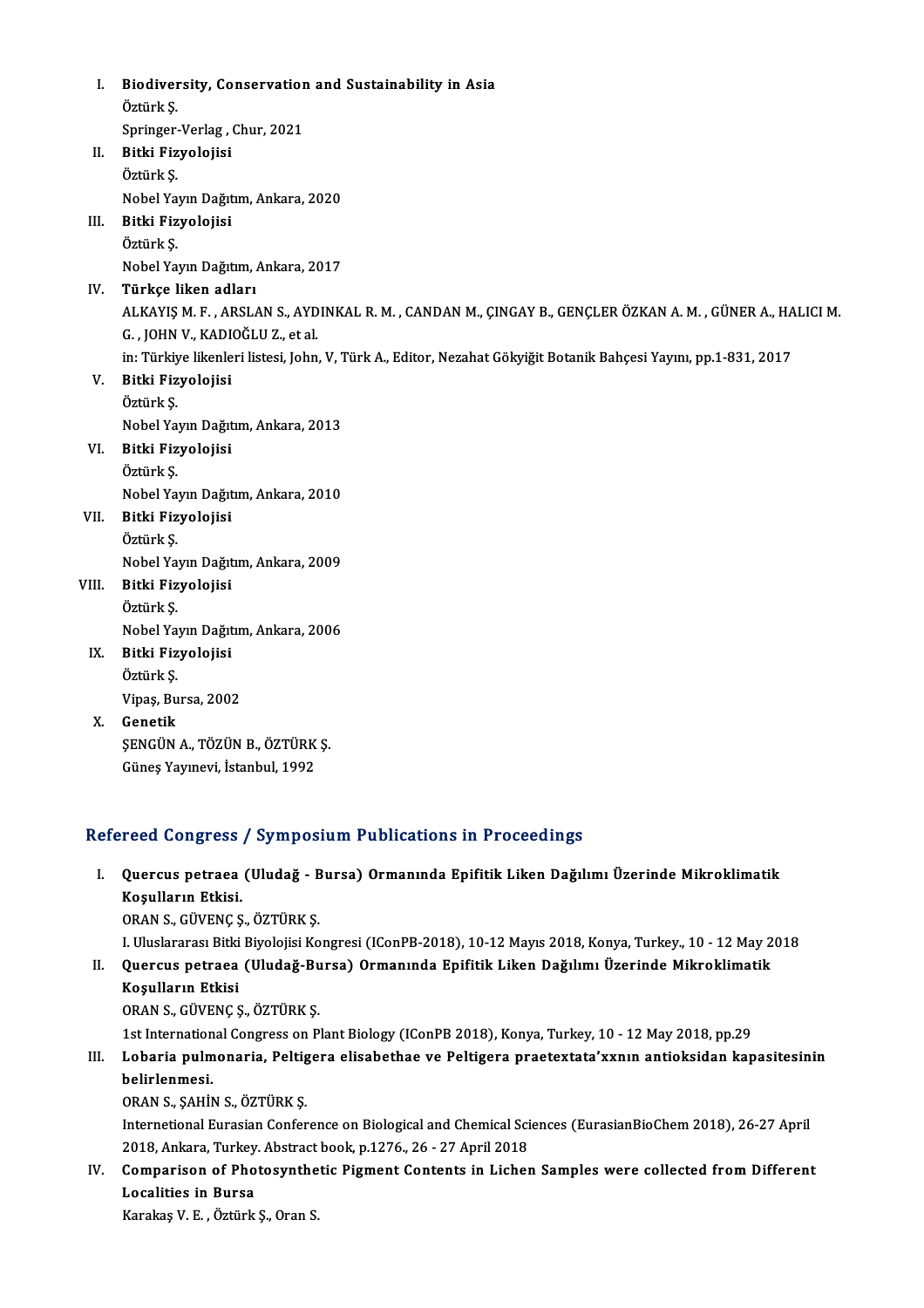1th International Eurasia Mycology Congress, Manisa, Turkey, 3 - 05 July 2017, pp.48<br>Earkh Jokalitelerden tenlang Rarmaling tiliesse (Hoffm), Hole'uy in Estesen

- V. Farklı lokalitelerden toplana Parmelina tiliacea (Hoffm.) Hale'xx in Fotosentetik pigment içeriği. 1th International Eurasia Mycology Congress, Manisa, Turkey, 3 - 05<br>Farklı lokalitelerden toplana Parmelina tiliacea (Hoffm.) Ha<br>KARAKAŞ V. E. , GÜVENÇ Ş., ORAN S., ÖZTÜRK Ş., BARDAKÇIOĞLU Ç.<br>II Hlusel Biyeleji Bitki Firye II. Ulusal Biyoloji Bitki Fizyolojisi Sempozyumu (Uluslararası katılımlı), 31 Ağustos - 3 Eylül 2016, Mersin, Türkiye.,<br>Turkey, 31 August - 03 September 2016 KARAKAS V. E., GÜVENC S., ORAN S., ÖZTÜRK S., BARDAKCIOĞLU C. II. Ulusal Biyoloji Bitki Fizyolojisi Sempozyumu (Uluslararası katılımlı), 31 Ağustos - 3 Eylül 2016, Mersin,<br>Turkey, 31 August - 03 September 2016<br>VI. Bursa İlinde farklı lokalitelerden toplanan liken örneklerinin fotosen
- karşılaştırılması. Bursa İlinde farklı lokalitelerden toplanan liken örneklerini:<br>karşılaştırılması.<br>KARAKAŞ V. E. , ÖZTÜRK Ş., GÜVENÇ Ş., ORAN S., BARDAKÇIOĞLU Ç.<br>II Hlucel Bitki Fizyolojisi Semperzyumu (Hluclareres katılımlı), 21,4

II. Ulusal Bitki Fizyolojisi Sempopzyumu (Uluslararası katılımlı), 31 Ağustos-3 Eylül 2016, Mersin, Türkiye, Bildiri<br>kitabı, s.66., Turkey, 31 August - 03 September 2016 KARAKAŞ V. E., ÖZTÜRK Ş., GÜVENÇ Ş., ORAN S., BARDAKÇIOĞLU Ç. II. Ulusal Bitki Fizyolojisi Sempopzyumu (Uluslararası katılımlı), 31 Ağustos-3 Eylül 2016, Mersin, Türkiye, Bild<br>kitabı, s.66., Turkey, 31 August - 03 September 2016<br>VII. Farklı Lokalitelerden Toplanan Parmelina tiliacea

kitabı, s.66., Turkey, 31 August - 03 September 2016<br>Farklı Lokalitelerden Toplanan Parmelina tiliacea (I<br>Karakaş V. E. , Güvenç Ş., Oran S., Öztürk Ş., Bardakçıoğlu Ç.<br>II Hlusel Bitki Eirvelejisi Semnerrumu, Mersin Turkey Farklı Lokalitelerden Toplanan Parmelina tiliacea (Hoffm) Hale'nin Fotosentetik Pigı<br>Karakaş V. E. , Güvenç Ş., Oran S., Öztürk Ş., Bardakçıoğlu Ç.<br>II. Ulusal Bitki Fizyolojisi Sempozyumu, Mersin, Turkey, 31 August - 03 Se Karakaş V. E. , Güvenç Ş., Oran S., Öztürk Ş., Bardakçıoğlu Ç.<br>II. Ulusal Bitki Fizyolojisi Sempozyumu, Mersin, Turkey, 31 August - 03 September 2016, pp.114<br>VIII. Bursa İlinde Farklı Lokalitelerden Toplanan Liken Örne

## II. Ulusal Bitki Fizyo<br>Bursa İlinde Farl<br>Karşılaştırılması<br>Karşılaştırılması Bursa İlinde Farklı Lokalitelerden Toplanan Liken Ö<br>Karşılaştırılması<br>Karakaş V. E. , Öztürk Ş., Güvenç Ş., Oran S., Bardakçıoğlu Ç.<br>II Hlusel Bitli Eirvelejisi Semnerrumu Mensin Turkey 21

Karşılaştırılması<br>Karakaş V. E. , Öztürk Ş., Güvenç Ş., Oran S., Bardakçıoğlu Ç.<br>II. Ulusal Bitki Fizyolojisi Sempozyumu, Mersin, Turkey, 31 August - 03 September 2016, pp.66

- Karakaş V. E. , Öztürk Ş., Güvenç Ş., Oran S., Bardakçıoğlu Ç.<br>II. Ulusal Bitki Fizyolojisi Sempozyumu, Mersin, Turkey, 31 August 03 September 2016, pp.66<br>IX. Bursa İlinde Quercus cerris üzerindeki epifitik liken çeş
- II. Ulusal Bitki Fizyolojisi Sempozyumu, Me<br>Bursa İlinde Quercus cerris üzerindel<br>GÜVENÇ Ş., ÖZTÜRK Ş., BARDAKÇIOĞLU Ç.<br>1. Ulusal Biyalaji Kangresi, 3.4 Eylül 2015 Bursa İlinde Quercus cerris üzerindeki epifitik liken çeşitliliği ve tür<br>GÜVENÇ Ş., ÖZTÜRK Ş., BARDAKÇIOĞLU Ç.<br>1. Ulusal Biyoloji Kongresi, 2-4 Eylül 2015, Bolu, Turkey, 2 - 04 October 2015<br>Likanlarin antimilmebiyel örelli GÜVENÇ Ş., ÖZTÜRK Ş., BARDAKÇIOĞLU Ç.<br>1. Ulusal Biyoloji Kongresi, 2-4 Eylül 2015,<br>X. Likenlerin antimikrobiyal özellikleri.<br>ORAN S., ŞAHİN S., ÖZTÜRK Ş. 1. Ulusal Biyoloji Kongresi, 2-4 Eylül 2015, Bolu, Turkey, 2 - 04 October 2015
- Likenlerin antimikrobiyal özellikleri.<br>ORAN S., ŞAHİN S., ÖZTÜRK Ş.<br>Uludağ Üniversitesi, Bilgilendirme ve ARGE Günleri, 11-13 Kasım 2014, Bursa, Türkiye, Turkey, 11 13 November ORAN<br>Uluda<br>2014<br>Liken Uludağ Üniversitesi, Bilgilendirme ve ARG<br>2014<br>XI. Likenlerin Antimikrobiyal Özellikleri<br>Oran S. Sabintürk B. Öztürk S.
- 2014<br>XI. Likenlerin Antimikrobiyal Özellikleri<br>Oran S., Şahintürk P., Öztürk Ş. Uludağ Üniversitesi, Bilgilendirme ve ARGE Günleri, Bursa, Turkey, 11 - 13 November 2014, pp.1
- XII. Apoptosis inducing effect of Usnea filipendula Stirt. in breast cancer cells in vitro. Uludağ Üniversitesi, Bilgilendirme ve ARGE Günleri, Bursa, Turkey, 11 - 13 November 2014, pp.1<br>Apoptosis inducing effect of Usnea filipendula Stirt. in breast cancer cells in vitro.<br>SARIMAHMUT M., ÇELİKLER KASIMOĞULLARI S. Apoptosis inducing effect of Usnea filipendula Stirt. in breast cancer cells in vitro.<br>SARIMAHMUT M., ÇELİKLER KASIMOĞULLARI S., ARI F., ORAN S., AZTOPAL N., ÖZTÜRK Ş., ULUKAYA E.<br>EACR-23, 5-8 July 2014, Munich, Germany, E SARIMAHMUT M., ÇELİKLER KASIMOĞULLARI S., ARI F., ORAN S., AZTOPAL N., ÖZTÜRK Ş., UL<br>EACR-23, 5-8 July 2014, Munich, Germany, European Journal of Cancer 50, Suppl. 5,60., 5 - 08<br>XIII. Apoptozis-inducing effect of Usnea fil
- EACR-23, 5-8 July 2014, Munich, Germany, European Journal of Cancer 50, Suppl. 5,60.,<br>Apoptozis-inducing effect of Usnea filipendula Stirt. in breast cancer cells in<br>Sarımahmut M., Çelikler Kasımoğulları S., Arı F., Oran S Apoptozis-inducing effect of Usnea filipendula Stirt. in breast cancer cells in vitro<br>Sarımahmut M., Çelikler Kasımoğulları S., Arı F., Oran S., Aztopal N., Öztürk Ş., Ulukaya E.<br>23rd Biennial Congress of the European Asso Sarima<br>23rd E<br>pp.60<br>Parma 23rd Biennial Congress of the European Association for Cancer Research, Munich, Germany, 5 - 08 July 2014<br>pp.60<br>XIV. Parmeliaceae familyasına ait bazı liken türlerinin toplam fenol ve antioksidan aktivite değerleri.<br>ORAN S
- pp.60<br>Parmeliaceae familyasına ait bazı liken türlerinin top<br>ORAN S., ŞAHİN S., ÖZTÜRK Ş., DEMİR C., BARDAKÇIOĞLU Ç.<br>22 Hiveal Biyalaji Kangresi, 22,27 Hariyan 2014, Felisabiy ( Parmeliaceae familyasına ait bazı liken türlerinin toplam fenol ve antioksidan aktivite değerleri.<br>ORAN S., ŞAHİN S., ÖZTÜRK Ş., DEMİR C., BARDAKÇIOĞLU Ç.<br>22. Ulusal Biyoloji Kongresi, 23-27 Haziran 2014, Eskişehir, Türkiy **ORAN**<br>22. Uli<br>2014 22. Ulusal Biyoloji Kongresi, 23-27 Haziran 2014, Eskişehir, Türkiye, Bildiri özet kitabı, s. 371, Turkey, 23 -<br>2014<br>XV. Meme ve akciğer kanser hücre soylarında farklı liken türlerinin sitotoksik / aoptotik etkileri.<br>ERKIS
- 2014<br>ERKISA M., ARIF., ÖZTÜRK Ş., ORAN S., ÇELİKLER KASIMOĞULLARI S., ULUKAYA E.<br>ERKISA M., ARI F., ÖZTÜRK Ş., ORAN S., ÇELİKLER KASIMOĞULLARI S., ULUKAYA E. Meme ve akciğer kanser hücre soylarında farklı liken türlerinin sitotoksik / aoptotik etkileri.<br>ERKISA M., ARI F., ÖZTÜRK Ş., ORAN S., ÇELİKLER KASIMOĞULLARI S., ULUKAYA E.<br>22. ULUSAL BİYOLOJİ KONGRESİ, 23-27 Haziran 2014, ERKISA M.,<br>22. ULUSAI<br>June 2014<br>Parmaliae 22. ULUSAL BİYOLOJİ KONGRESİ, 23-27 Haziran 2014, Eskişehir, Türkiye, Bildiri özet kitabı, s. 321., Turkey, 23 - 2<br>June 2014<br>XVI. Parmeliaceae Familyasına Ait Bazı Liken Türlerinin Toplam Fenol ve Antioksidan Aktivite Değe
- June 2014<br><mark>Parmeliaceae Familyasına Ait Bazı Liken Türle</mark><br>Oran S., Şahin S., Öztürk Ş., Demir C., Bardakçıoğlu Ç.<br>22 Hlucel Biyeleji Kongresi, Fekisebir Turkey, 22 Parmeliaceae Familyasına Ait Bazı Liken Türlerinin Toplam Feno<br>Oran S., Şahin S., Öztürk Ş., Demir C., Bardakçıoğlu Ç.<br>22. Ulusal Biyoloji Kongresi, Eskişehir, Turkey, 23 - 27 June 2014, pp.371<br>Meme ve Alsiğen Kansen Hüsre Oran S., Şahin S., Öztürk Ş., Demir C., Bardakçıoğlu Ç.<br>22. Ulusal Biyoloji Kongresi, Eskişehir, Turkey, 23 - 27 June 2014, pp.371<br>XVII. Meme ve Akciğer Kanser Hücre Soylarında Farklı Liken Türlerinin Sitotoksik/Apoptotik
- 22. Ulusal Biyoloji Kongresi, Eskişehir, Turkey, 23 27 June 2014, pp.371<br>Meme ve Akciğer Kanser Hücre Soylarında Farklı Liken Türlerin<br>Erkısa M., Arı F., Öztürk Ş., Oran S., Çelikler Kasımoğulları S., Ulukaya E. Meme ve Akciğer Kanser Hücre Soylarında Farklı Liken Türlerini:<br>Erkısa M., Arı F., Öztürk Ş., Oran S., Çelikler Kasımoğulları S., Ulukaya E.<br>22. Ulusal Biyoloji Kongresi., Eskişehir, Turkey, 23 - 27 June 2014, pp.321<br>Biyoo 22. Ulusal Biyoloji Kongresi., Eskişehir, Turkey, 23 - 27 June 2014, pp.321
- XVIII. Biyoaktif özellikli usnik asidin Ramalina ve Usnea cinslerinde HPLC yöntemi ile belirlenmesi.<br>ORAN S., SAHİN S., ÖZTÜRK Ş., DEMİR C. Uludağ Üniversitesi, Bilgilendirme ve ARGE Günleri, 12 - 14 Kasım 2013, Bursa, Türkiye, s. 179., Turkey, 12 - 14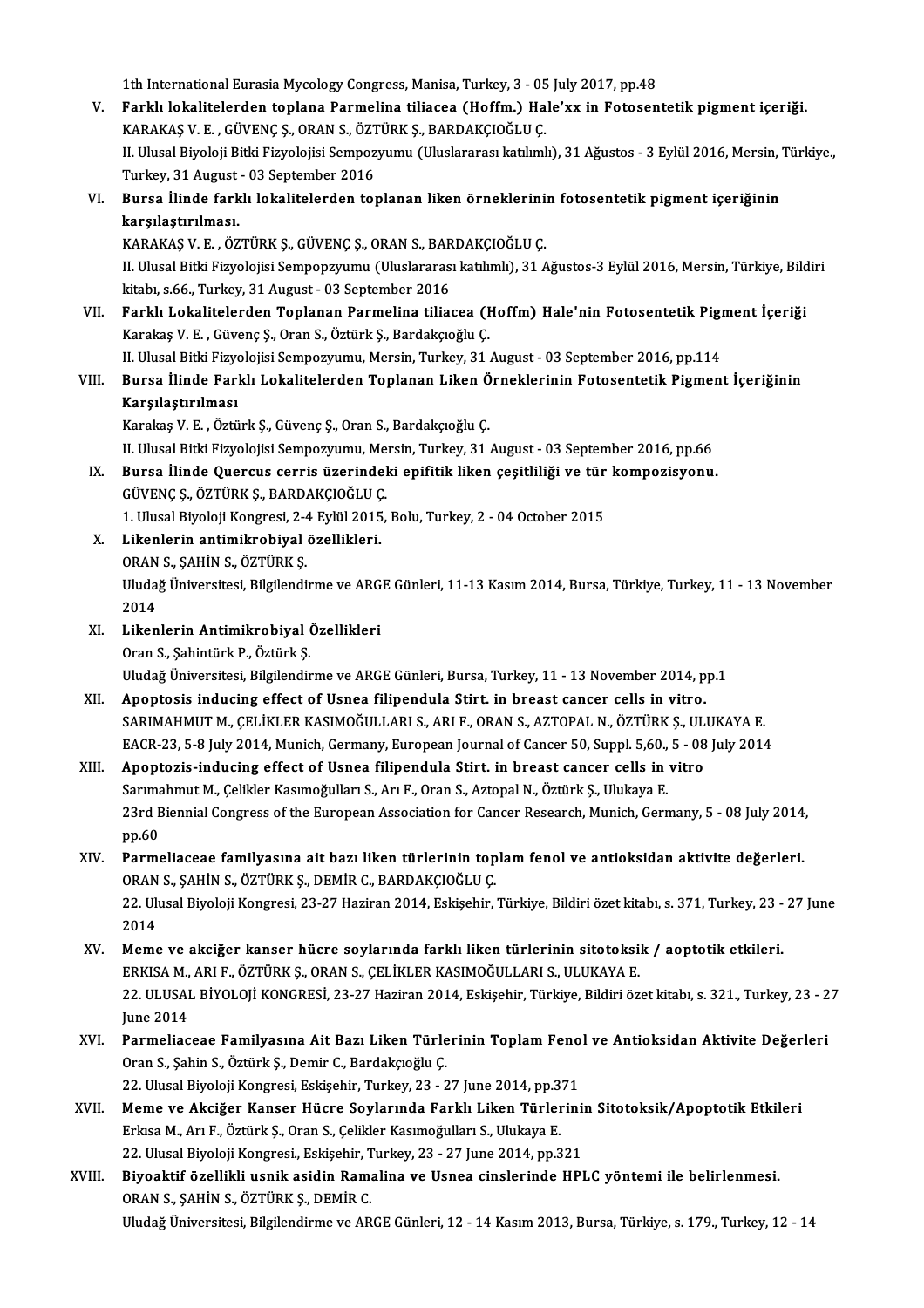November 2013<br>November 2013<br>Pivoaktif Özelli

| XIX.    | November 2013<br>Biyoaktif Özellikli Usnik Asitin Ramalina ve Usnea cinslerinde HPLC yöntemi ile belirlenmesi                                             |
|---------|-----------------------------------------------------------------------------------------------------------------------------------------------------------|
|         | Oran S., Şahin S., Öztürk Ş., Demir C.                                                                                                                    |
|         | Uludağ Üniversitesi, Bilgilendirme ve ARGE Günleri, Bursa, Turkey, 12 - 14 November 2013, pp.179                                                          |
| XX.     | Parmelia sulcata Taylor liken türünün sitotoksik ve apoptotik etkisinin insan meme kanser                                                                 |
|         | hücrelerinde in vitro araştırılması                                                                                                                       |
|         | Arı F., Erkısa M., Oran S., Çelikler Kasımoğulları S., Öztürk Ş., Özel M. Z., Ulukaya E.                                                                  |
|         | XIII. Ulusal Tıbbi Biyoloji ve Genetik Kongresi, Aydın, Turkey, 27 - 30 October 2013, pp.253-254                                                          |
| XXI.    | Ramalina cinsine ait antimikrobiyal özellik gösteren üç liken türünün kromatpgrafik analizi.<br>ŞAHİN S., ORAN S., ŞAHİNTÜRK P., DEMİR C., ÖZTÜRK Ş.      |
|         | Kromatografi 2013 Kongresi, 19 - 22 Haziran 2013, Bursa, Türkiye, Özetler Kitabı, s. 132., Turkey, 19 - 22 June<br>2013                                   |
| XXII.   | Ramalina Cinsine Ait Antimikrobiyal Özellik Gösteren Üç Liken Türünün Kromatografik Analizi                                                               |
|         | Şahin S., Oran S., Şahintürk P., Demir C., Öztürk Ş.                                                                                                      |
|         | Kromatografi 2013 Kongresi, Bursa, Turkey, 19 - 22 June 2013, pp.132                                                                                      |
| XXIII.  | Liken Biyoçeşitliliği Açısından Uludağ'xxın Önemi                                                                                                         |
|         | ÖZTÜRK Ş., ORAN S.                                                                                                                                        |
|         | T.C. Orman ve Su İşleri Bakanlığı, Biyolojik Çeşitlilik Sempozyumu, 22- 23 Mayıs 2013, Marmaris, Muğla, Türkiye,                                          |
|         | s.145 - 148., Turkey, 22 - 23 May 2013                                                                                                                    |
| XXIV.   | Liken Biyoçeşitliliği Açısından Uludağ'ın Önemi                                                                                                           |
|         | Öztürk Ş., Oran S.                                                                                                                                        |
|         | T.C. Orman ve Su İşleri Bakanlığı, Biyolojik Çeşitlilik Sempozyumu, Muğla, Turkey, 22 - 24 May 2013, pp.145-148                                           |
| XXV.    | Usnea filipendula Stirt in Farklı Kanser Hücreleri Üzerindeki Sitotoksik Apoptotik Etkileri                                                               |
|         | ARI F., YILMAZTEPE O., AZTOPAL N., ORAN S., ÖZTÜRK Ş., ÇELİKLER KASIMOĞULLARI S., ULUKAYA E.                                                              |
|         | IV. Multidisipliner Kanser Araştırma Kongresi, 13-16 Aralık 2012, Bursa, Türkiye, Turkey, 13 - 16 December 2012                                           |
| XXVI.   | Usnea filipendula Stirt.'in Farklı Kanser Hücreleri Üzerindeki Sitotoksik/Apoptotik Etkileri                                                              |
|         | Arı F., Yılmaztepe Oral A., Aztopal N., Oran S., Öztürk Ş., Çelikler Kasımoğulları S., Ulukaya E.                                                         |
|         | IV. Multidisipliner Kanser Araştırma Kongresi, Bursa, Turkey, 13 - 16 December 2012, pp.1                                                                 |
| XXVII.  | Olası Anti - Kanser İlaç Kaynağı Likenler                                                                                                                 |
|         | ARI F., ÇELİKLER KASIMOĞULLARI S., ORAN S., ÖZTÜRK Ş., ULUKAYA E.                                                                                         |
| XXVIII. | Uludağ Üniversitesi II. Bilgilendirme ve Ar-Ge Günleri, 13-15 Kasım 2012, France, 13 - 15 November 2012<br>Potansiyel Antioksidan Kaynağı Olarak Likenler |
|         | ORAN S., ŞAHİN S., ÖZTÜRK Ş., DEMİR C.                                                                                                                    |
|         | Uludağ Üniversitesi II. Bilgilendirme ve Ar-Ge Günleri, 13-15 Kasım 2012, France, 13 - 15 November 2012                                                   |
| XXIX.   | Potansiyel Antioksidan Kaynağı Olarak Likenler                                                                                                            |
|         | Oran S., Şahin S., Öztürk Ş., Demir C.                                                                                                                    |
|         | Uludağ Üniversitesi II. Bilgilendirme ve Ar-Ge Günleri, Bursa, Turkey, 13 - 15 November 2012, pp.229                                                      |
| XXX.    | Olası Anti-Kanser İlaç kaynağı: Likenler                                                                                                                  |
|         | Arı F., Çelikler Kasımoğulları S., Oran S., Öztürk Ş., Ulukaya E.                                                                                         |
|         | Uludağ Üniversitesi, Bilgilendirme ve ARGE Günleri, Bursa, Turkey, 13 - 15 November 2012, pp.228                                                          |
| XXXI.   | Ultrasonic Assisted Extraction of Antioxidant Compounds from Lichens and their Antioxidant                                                                |
|         | <b>Properties</b>                                                                                                                                         |
|         | ŞAHİN S., ORAN S., ÖZTÜRK Ş., DEMİR C.                                                                                                                    |
|         | 8th Aegean Analytical Chemistry Days, 12 - 16 September 2012, France, 12 - 16 September 2012                                                              |
| XXXII.  | Ultrasonic Assisted Extraction of Antioxidant Compounds from Lichens and their Antioxidant                                                                |
|         | <b>Properties</b>                                                                                                                                         |
|         | Şahin S., Oran S., Demir C., Öztürk Ş.                                                                                                                    |
|         | 8th Aegean Analytical Chemistry Days, İzmir, Turkey, 16 - 20 September 2012, pp.117                                                                       |
| XXXIII. | Parmelia sulcata nın Farklı Kanser Hücreleri Üzerindeki Sitotoksik Apoptotik Etkileri                                                                     |
|         | ARI F., ORAN S., ÖZTÜRK Ş., ÇELİKLER KASIMOĞULLARI S., ULUKAYA E.                                                                                         |
|         | 21. Ulusal Biyoloji Kongresi, 3-7 Eylül 2012, İzmir, Türkiye, France, 3 - 07 September 2012                                                               |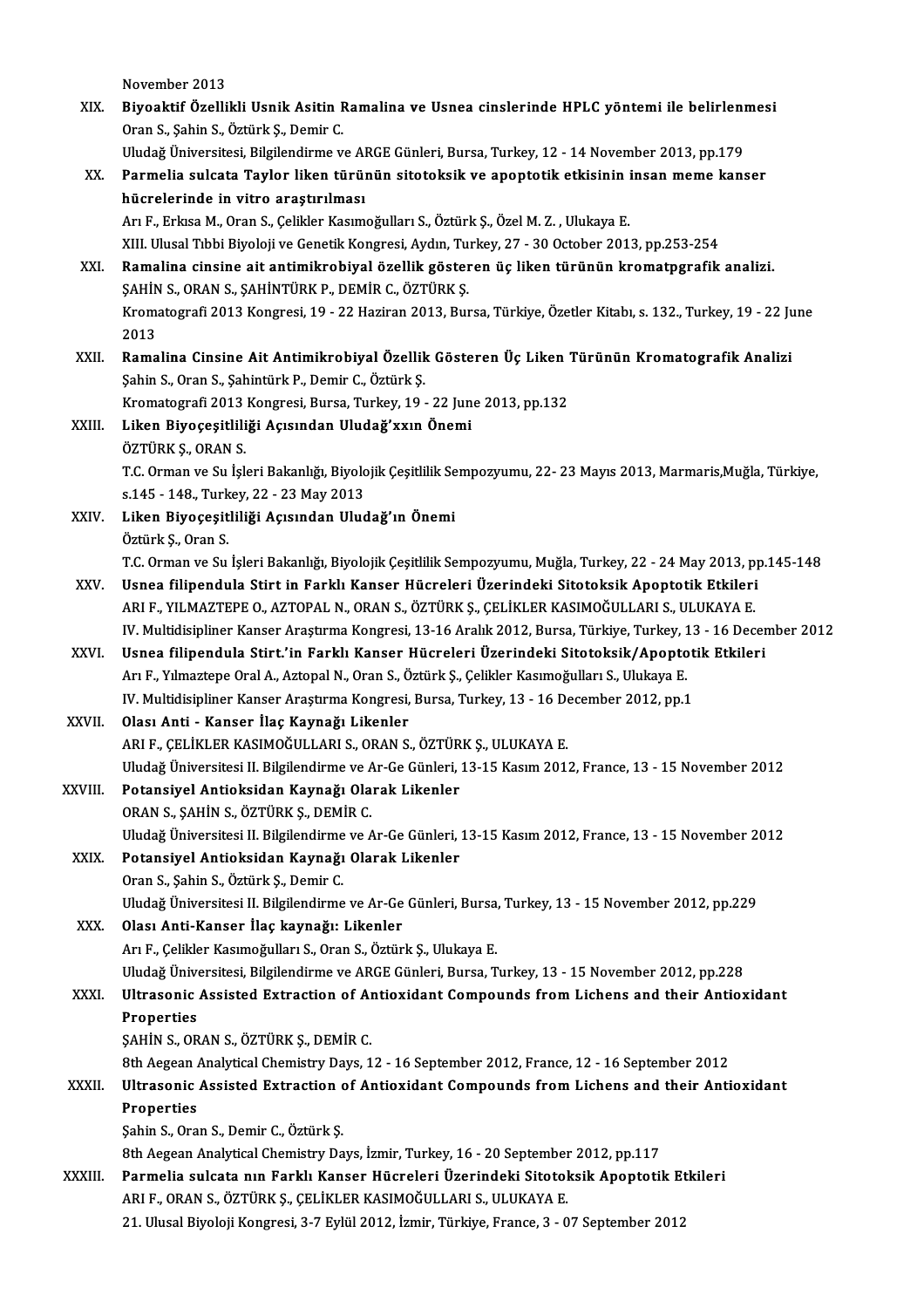| XXXIV.        | Bazı Dalsı ve Yapraksı Liken Türlerinde Toplam Fenol ve Antioksidan Kapasite Tayini                                                                         |
|---------------|-------------------------------------------------------------------------------------------------------------------------------------------------------------|
|               | ORAN S., ŞAHİN S., ÖZTÜRK Ş., DEMİR C.                                                                                                                      |
|               | 21. Ulusal Biyoloji Kongresi, 3-7 Eylül 2012, İzmir, Türkiye, France, 3 - 07 September 2012                                                                 |
| XXXV.         | Parmelia sulcata'nın Farklı Kanser Hücreleri Üzerindeki Sitotoksik/Apoptotik Etkileri                                                                       |
|               | Arı F., Oran S., Öztürk Ş., Çelikler Kasımoğulları S., Ulukaya E.                                                                                           |
|               | 21. Ulusal Biyoloji Kongresi, İzmir, Turkey, 3 - 07 September 2012, pp.304                                                                                  |
| <b>XXXVI</b>  | Bazı Dalsı ve Yapraksı Liken Türlerinde Toplam Fenol ve Antioksidan Kapasite Tayini                                                                         |
|               | Oran S., Şahin S., Öztürk Ş., Demir C.                                                                                                                      |
|               | 21. Ulusal Biyoloji Kongresi, İzmir, Turkey, 3 - 07 September 2012, pp.98                                                                                   |
| <b>XXXVII</b> | Uludağ ın Liken Çeşitliliği                                                                                                                                 |
|               | ÖZTÜRK Ş., ORAN S.                                                                                                                                          |
|               | Uludağ'ın Biyolojik Çeşitliliği ve Önemi Paneli, France, 09 April 2012                                                                                      |
| XXXVIII.      | Uludağ'ın Liken Çeşitliliği                                                                                                                                 |
|               | Öztürk Ş., Oran S.                                                                                                                                          |
|               | Uludağ'ın Biyolojik Çeşitliliği ve Önemi Paneli, Bursa, Turkey, 09 April 2012, pp.1                                                                         |
| <b>XXXIX</b>  | Likenlerde Toplam Fenol ve Antioksidan Aktivite Tayinleri                                                                                                   |
|               | ORAN S., ŞAHİN S., ÖZTÜRK Ş., DEMİR C.                                                                                                                      |
|               | Uludağ Üniversitesi Bilgilendirme ve Ar-Ge Günleri, 15-16 Kasım 2011, France, 15 - 16 November 2011                                                         |
| XL.           | Likenlerde Toplam Fenol ve Antioksidan Aktivite Tayinleri                                                                                                   |
|               | Oran S., Şahin S., Öztürk Ş., Demir C.<br>Uludağ Üniversitesi Bilgilendirme ve Ar-Ge Günleri, Bursa, Turkey, 15 - 16 November 2011, pp.98                   |
| XLI.          | In vitro Evaluation of Genotoxic and Cytotoxic Apoptotic Potency of Hypogymnia physodes L Nyl                                                               |
|               | <b>Crude Extract</b>                                                                                                                                        |
|               | ARI F., ÇELİKLER KASIMOĞULLARI S., ORAN S., ÖZTÜRK Ş., ULUKAYA E.                                                                                           |
|               | EACR-Anticancer Agents Research Congress, 13-16 October 2011, France, 13 - 16 October 2011                                                                  |
| XLII.         | In vitro Evaluation of Genotoxic and Cytotoxic/Apoptotic Potency of Hypogymnia physodes (L.) Nyl.                                                           |
|               | <b>Crude Extract</b>                                                                                                                                        |
|               | Arı F., Çelikler Kasımoğulları S., Oran S., Balıkçı N., Öztürk Ş., Ulukaya E.                                                                               |
|               | EACR-Anticancer Agents Research Congress, Antalya, Turkey, 13 - 16 October 2011, pp.136                                                                     |
| XLIII.        | Evernia Prunastri L ACH Ekstresinin Bazı Bitki Fungal Patojenleri Üzerindeki Antifungal Etkisinin                                                           |
|               | Araştırılması                                                                                                                                               |
|               | Karabulut G., Öztürk Ş., Arslan Ü.                                                                                                                          |
|               | 20. Ulusal Biyoloji Kongresi, 21 -25 Haziran 2010, Denizli, Türkiye, Denizli, Turkey, 21 - 25 June 2010                                                     |
| XLIV.         | Kaz Dağı (Edremit - Balıkesir) Milli Parkı'xx ndan Liken Kayıtları                                                                                          |
|               | ORAN S., ÖZTÜRK Ş., GÜLŞAH Ö.                                                                                                                               |
|               | 20. Ulusal Biyoloji Kongresi, 21-25 Haziran 2010, France, 21 - 25 June 2010                                                                                 |
| XLV.          | Kaz Dağı (Edremit-Balıkesir) Milli Parkı'ndan Liken Kayıtları                                                                                               |
|               | Oran S., Öztürk Ş., Çobanoğlu G.                                                                                                                            |
|               | 20. Ulusal Biyoloji Kongresi, Denizli, Turkey, 21 - 25 June 2010, pp.410                                                                                    |
| XLVI.         | Lichens as biomonitors of Uludag Mountain BURSA TURKEY                                                                                                      |
|               | KAHRAMAN A., KAYNAK Z. G., GÜRLER O., ÖZTÜRK Ş., YALÇIN S.                                                                                                  |
|               | 10 th International Balkan Workshop on Applied Physics, Constanta, Romania, 6 - 08 July 2009                                                                |
| XLVII.        | The Beta Radioactivity Measurements in Lichens of Katırlı Mountain Bursa Turkey                                                                             |
|               | KAHRAMAN A., KAYNAK Z. G. , GÜRLER O., ÖZTÜRK Ş., YALÇIN S.<br>10 th International Balkan Workshop on Applied Physics, Constanta, Romania, 6 - 08 July 2009 |
| XLVIII.       | Endemik Quercus vulcanica Boiss. and Heldr. ex Kotschy. (Kasnak Meşesi)'dan epifitik liken kayıtları                                                        |
|               | Oran S., Uğur A., Öztürk Ş.                                                                                                                                 |
|               | 19. Ulusal Biyoloji Kongresi, Trabzon, Turkey, 23 - 27 June 2008, pp.474-475                                                                                |
| XLIX.         | Yıldız Dağları (Kırklareli)'ında Yayılış Gösteren Quercus petraea (Mattuschka) Liebl. Topluluklarının                                                       |
|               | Epifitik Likenleri                                                                                                                                          |
|               | Oran S., Öztürk Ş.                                                                                                                                          |
|               |                                                                                                                                                             |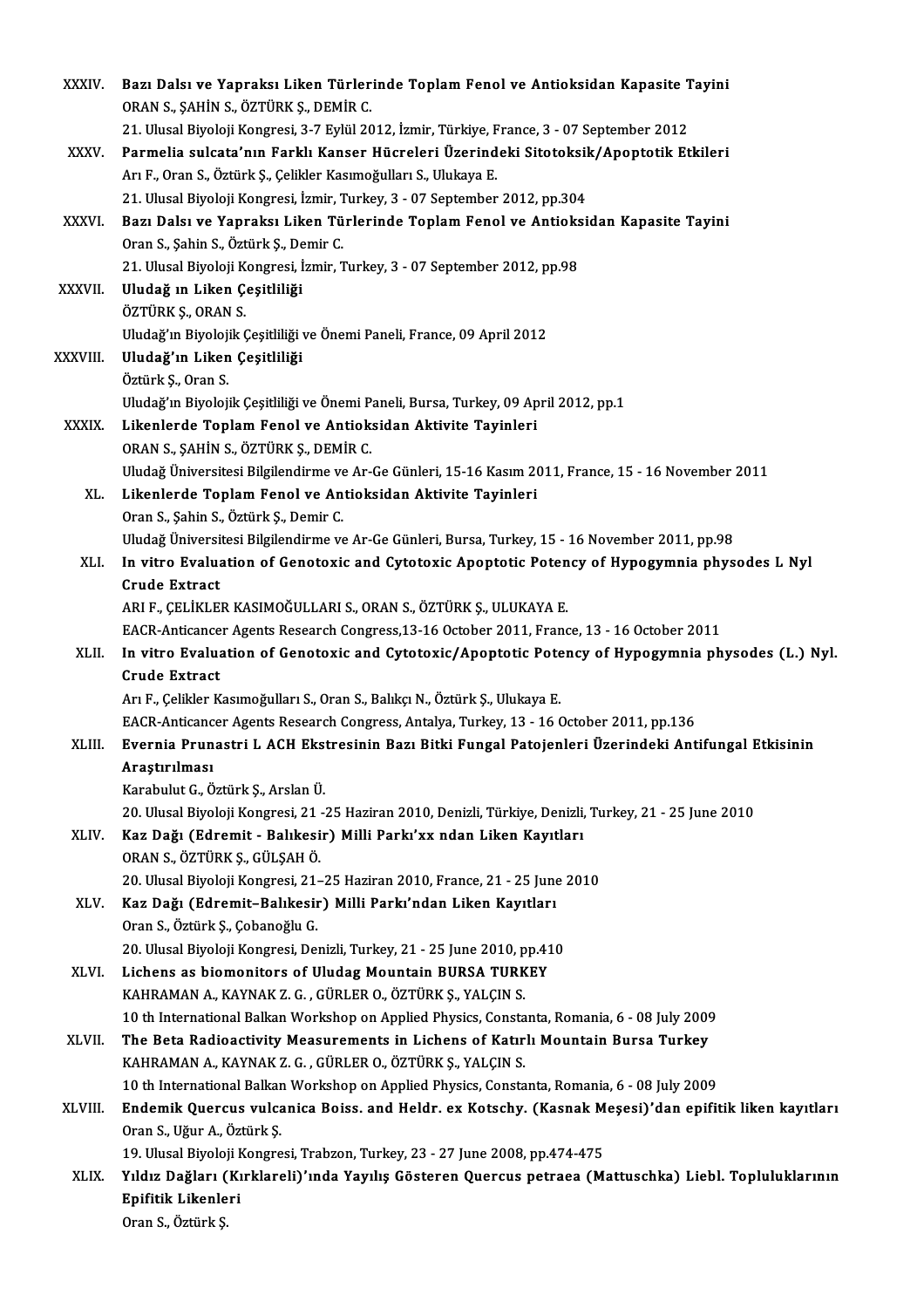|       | 19. Ulusal Biyoloji Kongresi, Trabzon, Turkey, 23 - 27 June 2008, pp.474                                              |
|-------|-----------------------------------------------------------------------------------------------------------------------|
| L.    | Güneydoğu Anadolu Bölgesi Likenlerine Katkılar                                                                        |
|       | Oran S., Öztürk Ş.                                                                                                    |
|       | 18. Ulusal Biyoloji Kongresi, Aydın, Turkey, 26 - 30 June 2006, pp.108                                                |
| LI.   | A study on antimicrobial effect of Cladonia convoluta Lam Anders and Cladonia rangiformis Hoffm                       |
|       | as terricolous lichen species                                                                                         |
|       | ÖZTÜRK Ş., GÜVENÇ Ş., KAYNAK A. G.                                                                                    |
|       | Sci. Int. (Lahore), Lahore, Pakistan, 29 May - 02 June 1998, vol.10, pp.181-183                                       |
| LII.  | A Chorological Investigation on Foliaceous Lichens of Uluborlu Isparta Surroundings                                   |
|       | ÖZTÜRK Ş., KAYNAK A. G.                                                                                               |
|       | Second International Scientific Conference, Al-Azhar Bulletin of Science, Egypt, 17 - 20 March 1998                   |
| LIII. | Spil Dağı ndan Manisa Bazı Saksikol ve Terrikol Liken Türleri                                                         |
|       | GÜVENÇ Ş, ÖZTÜRK Ş                                                                                                    |
|       | Celal Bayar Üniversitesi Fen Edebiyat Fakültesi II. Spil Fen Bilimleri Kongresi, Manisa, Turkey, 23 - 25 October 1997 |
| LIV.  | Isparta (Batı Toroslar) ve Çevresi Florasına Ait Bazı Örnekler                                                        |
|       | Kaynak G., Öztürk Ş., Kuşaksız G.                                                                                     |
|       | I. Kızılırmak Fen Bilimleri Kongresi, Kırıkkale, Turkey, 14 - 16 May 1997, vol.1, pp.1-10                             |
| LV.   | The lichen flora of Kapıdağ Peninsula                                                                                 |
|       | GÜVENÇ Ş., ASLAN A., ÖZTÜRK Ş.                                                                                        |
|       | Plant Life In Southwest and Central Asia, İzmir, Turkey, 21 - 28 May 1995, vol.1, pp.472-478                          |
| LVI.  | Pseudevernia furfuracea L Zopf var furfuracea ekstresi ile Çeşitli antibiyotiklerin antimikrobiyal                    |
|       | etkilerinin karşılaştırılması                                                                                         |
|       | ÖZTÜRK Ş., GÜVENÇ Ş.                                                                                                  |
|       | XII. Ulusal Biyoloji Kongresi Çevre Seksiyonu, Edirne, Turkey, 6 - 08 July 1994, vol.3, pp.71-74                      |

#### Supported Projects

ÖZTÜRK Ş., Project Supported by Higher Education Institutions, Bazı Liken ekstrelerinin armut cv Santa maria Bupp Britsen in Bjeeas<br>ÖZTÜRK Ş., Project Supported by Higher Education Institutions, Bazı Liken ekstrelerinin armut cv Santa maria<br>meyvesinde gelişen hasat sonu hastalıklarından Botrytis cinerea ve Penicillium expansum üz ÖZTÜRK Ş., Project Supported b<br>meyvesinde gelişen hasat sonu<br>araştırılması, 2013 - Continues<br>Oran S., Öztürk S., Project Suppe meyvesinde gelişen hasat sonu hastalıklarından Botrytis cinerea ve Penicillium expansum üzerindeki etkilerinin<br>araştırılması, 2013 - Continues<br>Oran S., Öztürk Ş., Project Supported by Higher Education Institutions, Kaz Dağ

araştıl<br>Oran S<br>2020 Oran S., Öztürk Ş., Project Supported by Higher Education Institutions, Kaz Dağı Balıkesir Çanakkale Liken Florası, 2<br>2020<br>Öztürk Ş., Güvenç Ş., Oran S., Project Supported by Higher Education Institutions, Uludağ Bursa' da

2020<br>Öztürk Ş., Güvenç Ş., Oran S., Project Supported by Higher Education Institutions, Uludağ Bursa' da yayılış gösteren<br>Quercus petraea Mattuschka Liebl üzerindeki epifitik liken çeşitliliğinin belirlenmesi, 2016 - 2017 Öztürk Ş., Güvenç Ş., Oran S., Project Supported by Higher Education Institutions, Uludağ Bursa' da yayılış gösteren<br>Quercus petraea Mattuschka Liebl üzerindeki epifitik liken çeşitliliğinin belirlenmesi, 2016 - 2017<br>Güven

Quercus petraea Mattuschka Liebl üzerindeki epifitik liken çeşitliliğinin belirlenmesi, 2016 - 2017<br>Güvenç Ş., Öztürk Ş., Project Supported by Higher Education Institutions, Uludağ Bursa da Göstere<br>Mattuschka Liebl Üzerind Güvenç Ş., Öztürk Ş., Project Supported by Higher Education Institutions, Uludağ Bursa da Gösteren Quercus petraea<br>Mattuschka Liebl Üzerindeki Epifitik Liken Çeşitliliğinin Belirlenmesi HDP F 2016 23, 2016 - 2017<br>Güvenç Ş.

Mattuschka Liebl Üzerindeki Epifitik Liken Çeşitliliğinin Belirlenmesi HDP F 2016 23, 2016 - 2017<br>Güvenç Ş., Öztürk Ş., Oran S., Project Supported by Higher Education Institutions, Bursa ili hava kalitesir<br>çeşitliliği ve t Güvenç Ş., Öztürk Ş., Oran S., Project Supported by Higher Education Institutions, Bursa ili hava kalitesinin epifitik liken<br>çeşitliliği ve tallusun fotosentetik pigment içeriğindeki değişime bağlı olarak belirlenmesi , 20

çeşitliliği ve tallusun fotosentetik pigment içeriğindeki değişime bağlı olarak be<br>ÖZTÜRK Ş., Project Supported by Higher Education Institutions, Bursa İli hava<br>tallusun pigment içeriğindeki değişime bağlı olarak belirlenm ÖZTÜRK Ş., Project Supported by Higher Education Institutions, Bursa İli hava kaitesinin epifitik liken çeşitliliği ve<br>tallusun pigment içeriğindeki değişime bağlı olarak belirlenmesi, 2014 - 2017<br>Oran S., Şahin S., Öztürk

Bryoria Brodo D Hawksw Ramalina Ach ve Usnea Dill ex Adans Cinslerinde Fenolik Bileşik ve Antioksidan Aktivite Tayini,<br>2011 - 2015 Oran S., Şahir<br>Bryoria Brod<br>2011 - 2015<br>Oran S. Arr E Bryoria Brodo D Hawksw Ramalina Ach ve Usnea Dill ex Adans Cinslerinde Fenolik Bileşik ve Antioksidan Aktivite Tayin<br>2011 - 2015<br>Oran S., Arı F., Öztürk Ş., Çelikler Kasımoğulları S., Ulukaya E., Project Supported by Highe

2011 - 2015<br>Oran S., Arı F., Öztürk Ş., Çelikler Kasımoğulları S., Ulukaya E., Project Supported by Higher Education Institutions, Bursa<br>ve Çevresinde Yayılış Gösteren Lobaria pulmonaria (L.) Hoffm., Usnea rigida (Ach.) Rö Oran S., Arı F., Öztürk Ş., Çelikler Kasımoğulları S., Ulukaya E., Project Supported by Higher Education Institutions, Bur<br>ve Çevresinde Yayılış Gösteren Lobaria pulmonaria (L.) Hoffm., Usnea rigida (Ach.) Röhl. ve Xanthop ve Çevresinde Yayılış Gösteren Lobaria pulmonaria (L.) Hoffm., Usnea rigida (Ach.) Röhl. ve Xanthoparmelia somloensis<br>(Gyeln.) Hale'in Sitotoksik ve Genotoksik/Antigenotoksik Etkilerinin In Vitro Test Yöntemleri İle Araştı (Gyeln.) Hale'in Sitotoksik ve Genotoksik/Antigenotoksik Etkilerinin In Vitro Test Yöntemleri İle Araştırılması, 2011 -<br>2014<br>Öztürk Ş., Oran S., Project Supported by Higher Education Institutions, Marmara Bölgesinde Yayılı

2014<br>Öztürk Ş., Oran S., Project Supported by Higher Education Institutions, Marmara Bölgesinde Ya<br>(Kayıngiller) Familyası Üyeleri Üzerindeki Epifitik Liken Florasının Belirlenmesi, 2006 - 2010<br>Güyene S., Örtürk S., Oran S Öztürk Ş., Oran S., Project Supported by Higher Education Institutions, Marmara Bölgesinde Yayılış Gösteren Fagacea<br>(Kayıngiller) Familyası Üyeleri Üzerindeki Epifitik Liken Florasının Belirlenmesi, 2006 - 2010<br>Güvenç Ş.,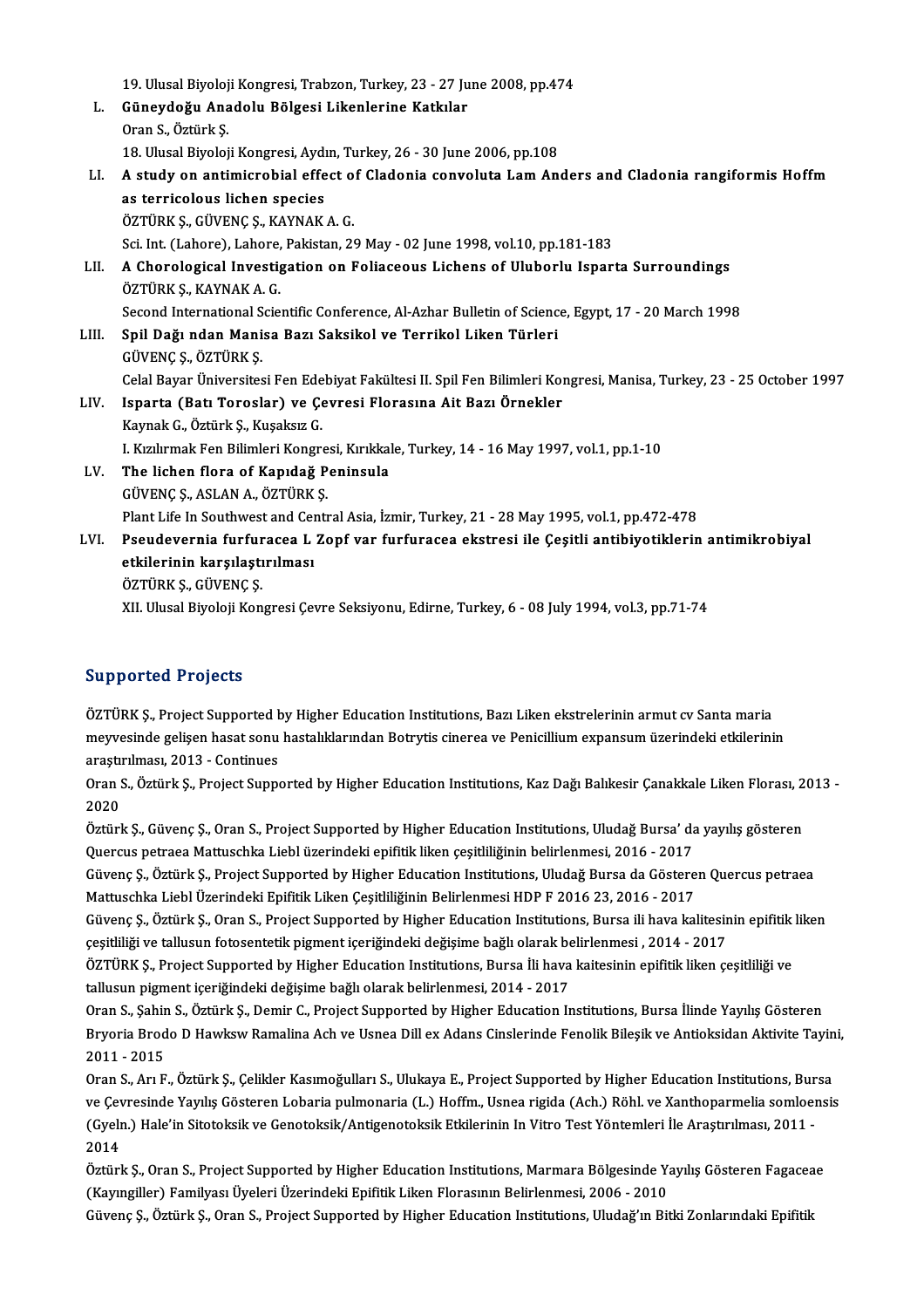liken Vejetasyonunun Yapı ve Tür Kompozisyonunun Yükseklik Gradientine Bağlı Olarak İncelenmesi , 2002 - 2006<br>Östürk S. Türk A. TURITAK Project, Türkiye Likenleri Veritaben: 2002 - 2004 liken Vejetasyonunun Yapı ve Tür Kompozisyonunun Yükseklik Gradientine Ba<br>Öztürk Ş., Türk A., TUBITAK Project, Türkiye Likenleri Veritabanı, 2002 - 2004<br>FRCÜL G. G. ÖZTÜRK S. TURITAK Project, Uludeğ Üniversitesi Arastrıma liken Vejetasyonunun Yapı ve Tür Kompozisyonunun Yükseklik Gradientine Bağlı Olarak İncelenmesi , 2002 - 2006<br>Öztürk Ş., Türk A., TUBITAK Project, Türkiye Likenleri Veritabanı, 2002 - 2004<br>ERGÜL C. C. , ÖZTÜRK Ş., TUBITAK Öztürk Ş., Türk A., TUBITAK Project, Türkiye Likenleri Veritabanı, 2002 - 2004<br>ERGÜL C. C. , ÖZTÜRK Ş., TUBITAK Project, Uludağ Üniversitesi Araştırma Fonu No 2000 14Batı Karadeniz Bölgesi<br>Myxomycetes Cıvık Mantarlar ve Li

#### Activities in Scientific Journals

The Journal of Fungus, Committee Member, 2016 - Continues

#### **Scientific Refereeing**

Scientific Refereeing<br>Journal of Appied Biological Science, Other Indexed Journal, May 2022<br>Türker ve Hebitatlar, Other Journals, April 2022 Türler verbreichnig<br>Journal of Appied Biological Science, Other Inde:<br>Türler ve Habitatlar, Other Journals, April 2022<br>Academia Letters, Other journals, February, 202 Journal of Appied Biological Science, Other Indexe<br>Türler ve Habitatlar, Other Journals, April 2022<br>Academia Letters, Other journals, February 2022<br>Academia Letters, Other journals, October 2021 Türler ve Habitatlar, Other Journals, April 2022<br>Academia Letters, Other journals, February 2022<br>Academia Letters. Other journals. October 2021 Academia Letters, Other journals, February 2022<br>Academia Letters, Other journals, October 2021<br>TUBITAK Project, 1001 - Program for Supporting Scientific and Technological Research Projects, Nevsehir Haci Bektas<br>Veli Univer Academia Letters, Other journals, O<br>TUBITAK Project, 1001 - Program<br>Veli University, Turkey, May 2021<br>Project Sunnerted by Higher Educ TUBITAK Project, 1001 - Program for Supporting Scientific and Technological Research Projects, Nevsehir Haci Bekta<br>Veli University, Turkey, May 2021<br>Project Supported by Higher Education Institutions, BAP Research Project, Veli University, Turkey, May 2021<br>Project Supported by Higher Education Institutions, BAP Research Project, Yozgat Bozok University, Turkey, October<br>2019 Project Supported by Higher Education Institutions, BAP Research Project, Yozgat Bozok University, Turkey, October<br>2019<br>TUBITAK Project, 1001 - Program for Supporting Scientific and Technological Research Projects, Nigde O 2019<br>TUBITAK Project, 1001 - Progr<br>University, Turkey, June 2019<br>TUBITAK Project, 1001 - Progr TUBITAK Project, 1001 - Program for Supporting Scientific and Technological Research Projects, Nigde Omer Halisder<br>University, Turkey, June 2019<br>TUBITAK Project, 1001 - Program for Supporting Scientific and Technological R University, Turkey, June 2019<br>TUBITAK Project, 1001 - Progr<br>University, Turkey, June 2019<br>TUBITAK Project, 1001 - Progr TUBITAK Project, 1001 - Program for Supporting Scientific and Technological Research Projects, Karadeniz Technical<br>University, Turkey, June 2019<br>TUBITAK Project, 1001 - Program for Supporting Scientific and Technological R University, Turkey, June 2019<br>TUBITAK Project, 1001 - Program for Supporting Scientific and Technological Research Projects, Aydin Adnan Menderes<br>University, Turkey, June 2019 Mantar Dergisi, National Scientific Refreed Journal, February 2019 University, Turkey, June 2019<br>Mantar Dergisi, National Scientific Refreed Journal, February 2019<br>BIOLOGICAL DIVERSITY AND CONVERSATION, Other Journals, December 2018<br>TURKISH JOURNAL OF ROTANY, Journal Indoved in SCLE, Augu Mantar Dergisi, National Scientific Refreed Journal, February 2019<br>BIOLOGICAL DIVERSITY AND CONVERSATION, Other Journals, December<br>TURKISH JOURNAL OF BOTANY, Journal Indexed in SCI-E, August 2018<br>SOUTHEAST ASIAN REGIONAL C SOUTHEAST ASIAN REGIONAL CENTRE FOR TROPICAL BIOLOGY , Other Indexed Journal, January 2018<br>TURKISH JOURNAL OF BOTANY, SCI Journal, October 2017 TURKISH JOURNAL OF BOTANY, Journal Indexed in SCI-E, August 2018 SOUTHEAST ASIAN REGIONAL CENTRE FOR TROPICAL BIOLOGY , Other Indexed Journal, January 2018<br>TURKISH JOURNAL OF BOTANY, SCI Journal, October 2017<br>Project Supported by Higher Education Institutions, BAP Research Project, Yozg TURK<br>Projec<br>2017<br>Söler Project Supported by Higher Education Institutions, BAP Research Project, Yozgat Bozok University, Turkey, Oc<br>2017<br>Süleyman Demirel Üniversitesi Fen Bilimleri Enstitüsü Dergisi, National Scientific Refreed Journal, March 2 2017<br>Süleyman Demirel Üniversitesi Fen Bilimleri Enstitüsü Dergisi, National Scientific Refreed Journal, March 2017<br>JOURNAL BIOLOGICAL AND ENVIRONMENT SCIENCE (JBES), Other Journals, March 2017 Süleyman Demirel Üniversitesi Fen Bilimleri Enstitüsü Dergisi, National Scientific Refreed Journal, March 201<br>JOURNAL BIOLOGICAL AND ENVIRONMENT SCIENCE (JBES), Other Journals, March 2017<br>ARTVİN ÇORUH ÜNİVERSİTESİ ORMAN FA JOURNAL BIOLOGICAL AND ENVIRONMENT SCIENCE (JBF<br>ARTVİN ÇORUH ÜNİVERSİTESİ ORMAN FAKÜLTESİ DERGİ<br>BAĞ BAHÇE BİLİM DERGİSİ , Other Journals, March 2016<br>NOREL JOURNAL ARRI IED RIOLOGICAL SCIENCE (JARS) ARTVİN ÇORUH ÜNİVERSİTESİ ORMAN FAKÜLTESİ DERGİSİ, National Scientific Refreed J<br>BAĞ BAHÇE BİLİM DERGİSİ , Other Journals, March 2016<br>NOBEL JOURNAL APPLIED BIOLOGICAL SCIENCE (JABS), Other Journals, February 2016<br>Turkish J BAĞ BAHÇE BİLİM DERGİSİ , Other Journals, March 2016<br>NOBEL JOURNAL APPLIED BIOLOGICAL SCIENCE (JABS), Oth<br>Turkish Journal Of Botany, SCI Journal, July 2013<br>TURKISH JOURNAL OF BOTANY, SCI Journal, February 2013 NOBEL JOURNAL APPLIED BIOLOGICAL SCIENCE (JABS), Other Journals, February 2016 TURKISH JOURNAL OF BOTANY, SCI Journal, October 2012

#### Scientific Consultations

TÜBİTAK, Project Consultancy, Bursa Uludağ University, Fen-Edebiyat Fakültesi, Biyoloji, Turkey, 2019 - Continues

#### Scientific Research / Working Group Memberships

Flora Araştırma Derneği (Fad), Nezahat Gökyiğit Botanik Bahçesi, Turkey, www.flora.org.tr, 2006 - Continues